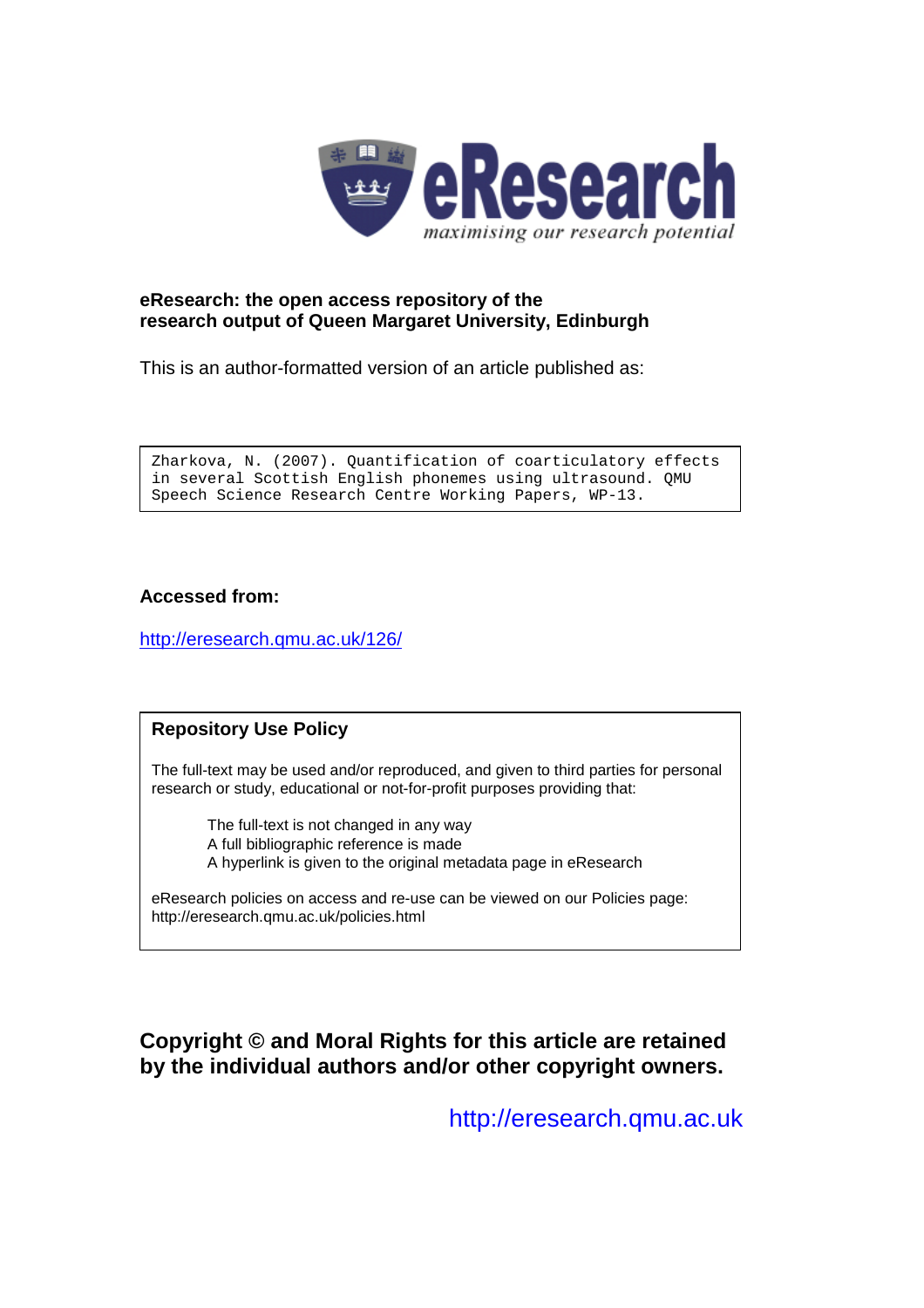EN EN EN Speech Science Research Centre

# **Quantification of coarticulatory effects in several Scottish English phonemes using ultrasound**

Natalia Zharkova

*Working Paper WP-13 October 2007* 



Queen Margaret University

EDINBURGH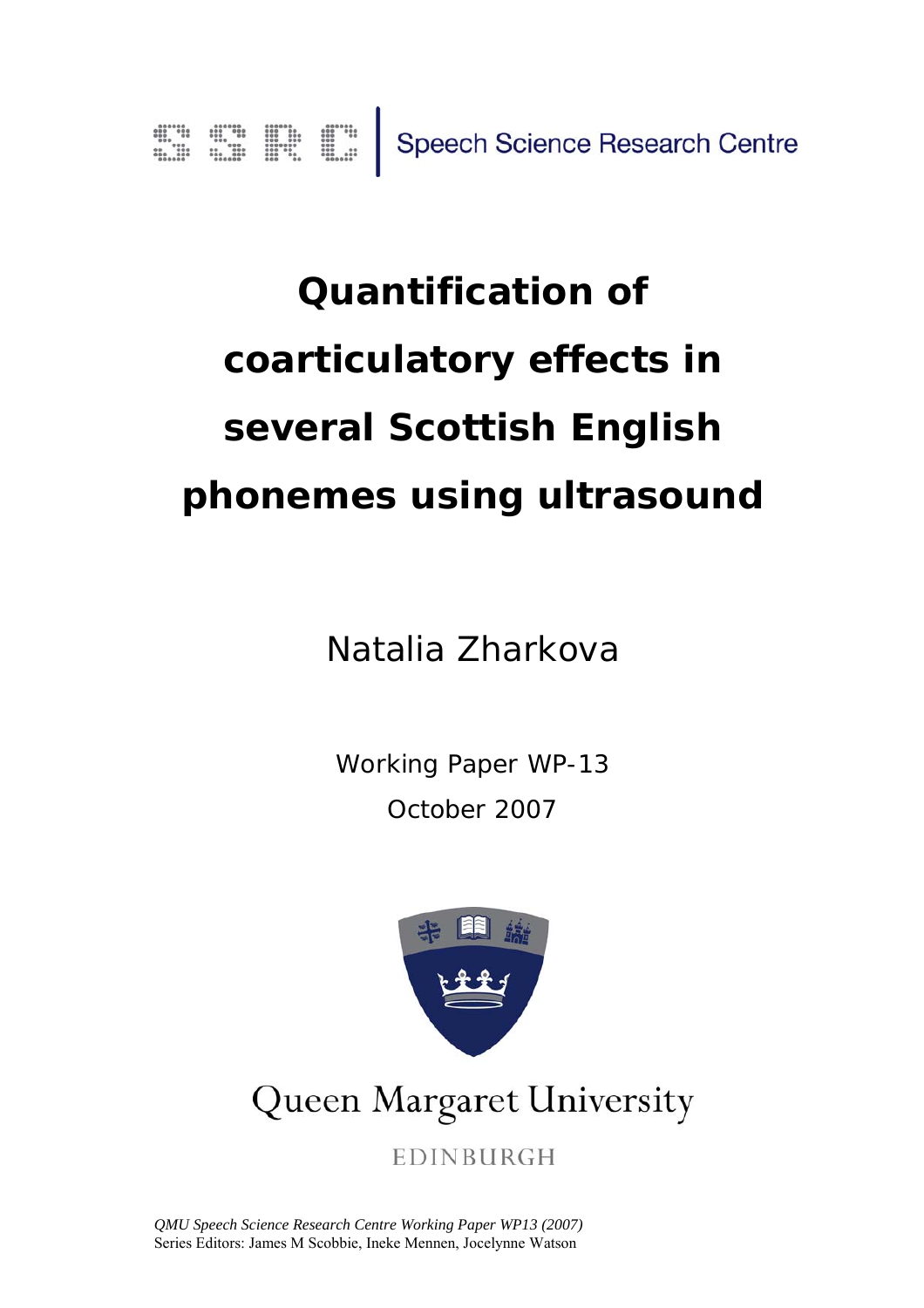This paper is available online in pdf format

• 2007 onwards at http://www.qmuc.ac.uk/ssrc

Author Contact details:

• 2007 onwards at **nzharkova@qmu.ac.uk** 

Presentation details:

• This text is based on the oral presentation at Ultrafest IV (a workshop on ultrasound imaging in speech research), 28-29 September 2007, New York University, New York NY, USA.

© Natalia Zharkova 2007

This series consists of unpublished "working" papers. They are not final versions and may be superseded by publication in journal or book form, which should be cited in preference.

All rights remain with the author(s) at this stage, and circulation of a work in progress in this series does not prejudice its later publication.

Comments to authors are welcome.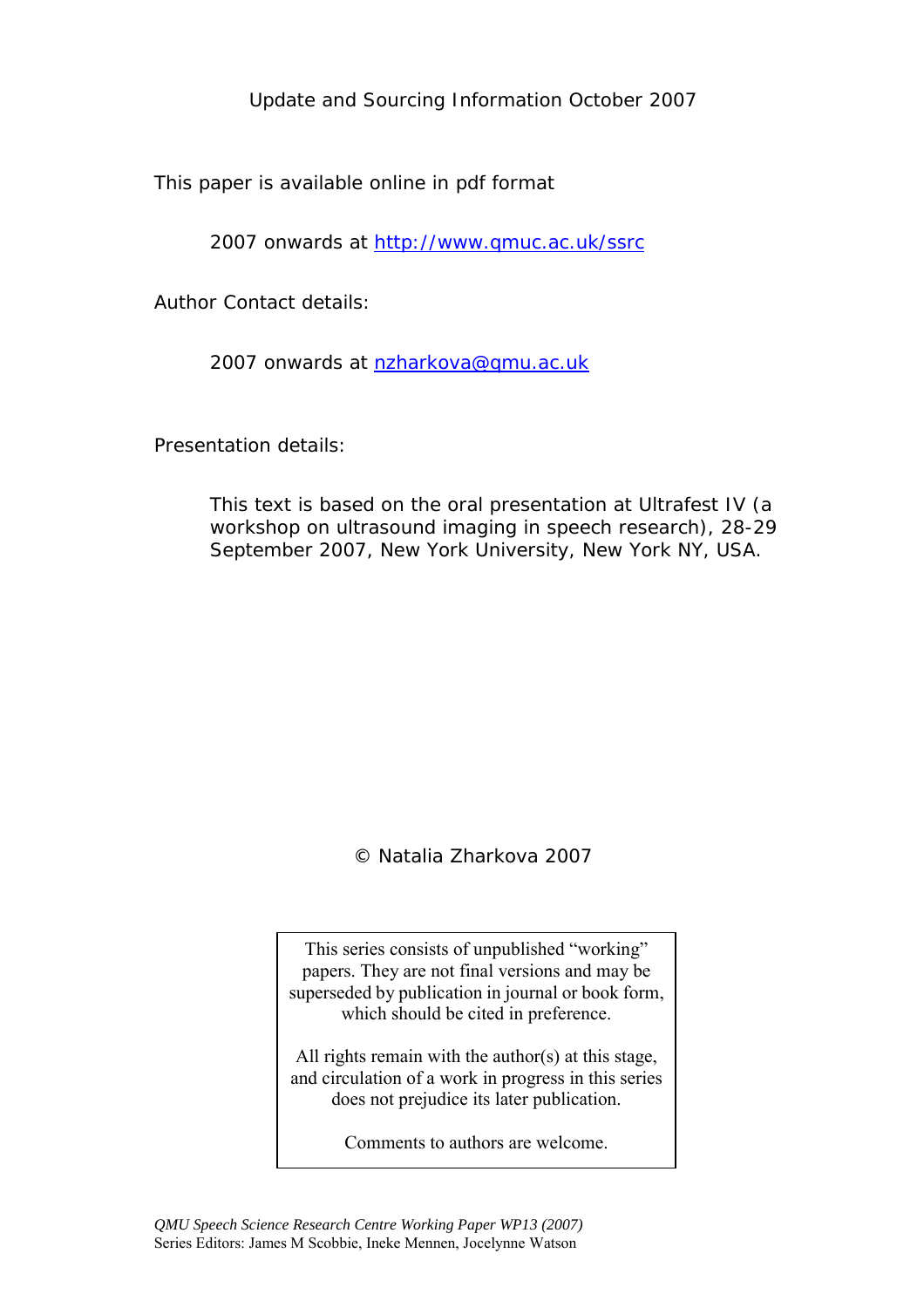## Quantification of coarticulatory effects in several Scottish English phonemes using ultrasound

## Natalia Zharkova

## **1. Introduction**

In the study reported in this paper, vowel-on-consonant (V-on-C) and consonant-on-vowel (C-on-V) coarticulation was analysed. Results were interpreted and discussed using Coarticulation Resistance (CR) approach.

The CR model of coarticulation originated from research focused on the question how much a sound retains its identity across different phonetic environments (Bladon & Al-Bamerni, 1976). CR has mostly been studied with EPG, EMA and acoustic methods (e.g., Recasens et al. 1997; Fowler & Brancazio 2000; Recasens 2002). An ultrasound study that has addressed CR is reported in Hewlett & Zharkova (under review). In that study, CR of two Southern British English phonemes,  $/t$  and  $/a$ , was quantified and compared, based on the data from midsagittal tongue contour, and /t/ was shown to be significantly less resistant than  $/q$ . This result contradicted the classification proposed in Recasens et al. (1997), where alveolar consonants had similar CR characteristics to the open unrounded vowel. The contradiction can be explained by the difference in methodologies used in these two works. In Recasens et al. (1997), degree of tongue dorsum activity during production of a sound defined the sound's CR. In Hewlett & Zharkova (under review), CR was defined by the degree of similarity in the whole tongue contour position between productions of a sound in two different contexts. The accent on the tongue dorsum behaviour in the work of Recasens and his associates is partly induced by the articulatory technique used in their study mentioned above (and a number of subsequent studies to date, e.g., Recasens & Espinosa 2007), i.e., EPG. In some other publications (e.g., Recasens 2002), classification of articulatory constraints incorporates data from tongue tip vertical and horizontal displacement, obtained in EMA experiments (see also references cited in Recasens, 2002). Both of these articulatory techniques, however, do not allow for quantifying coarticulatory characteristics of neighbouring sounds based on displacement of the whole midsagittal tongue contour. Such data are particularly valuable when visualising vowels, where typically most of the tongue contour needs to assume a certain position in order to create appropriate resonances.

The aim of this work was to quantify CR values for several Scottish English phonemes, based on whole contour data, and to compare these values to previous quantifications of CR based on other types of data. Midsagittal data were obtained with ultrasound. This technique allows for recording large quantities of data, as it is safe, non-invasive and comparatively easy for participants (Stone, 1999; Stone, 2005).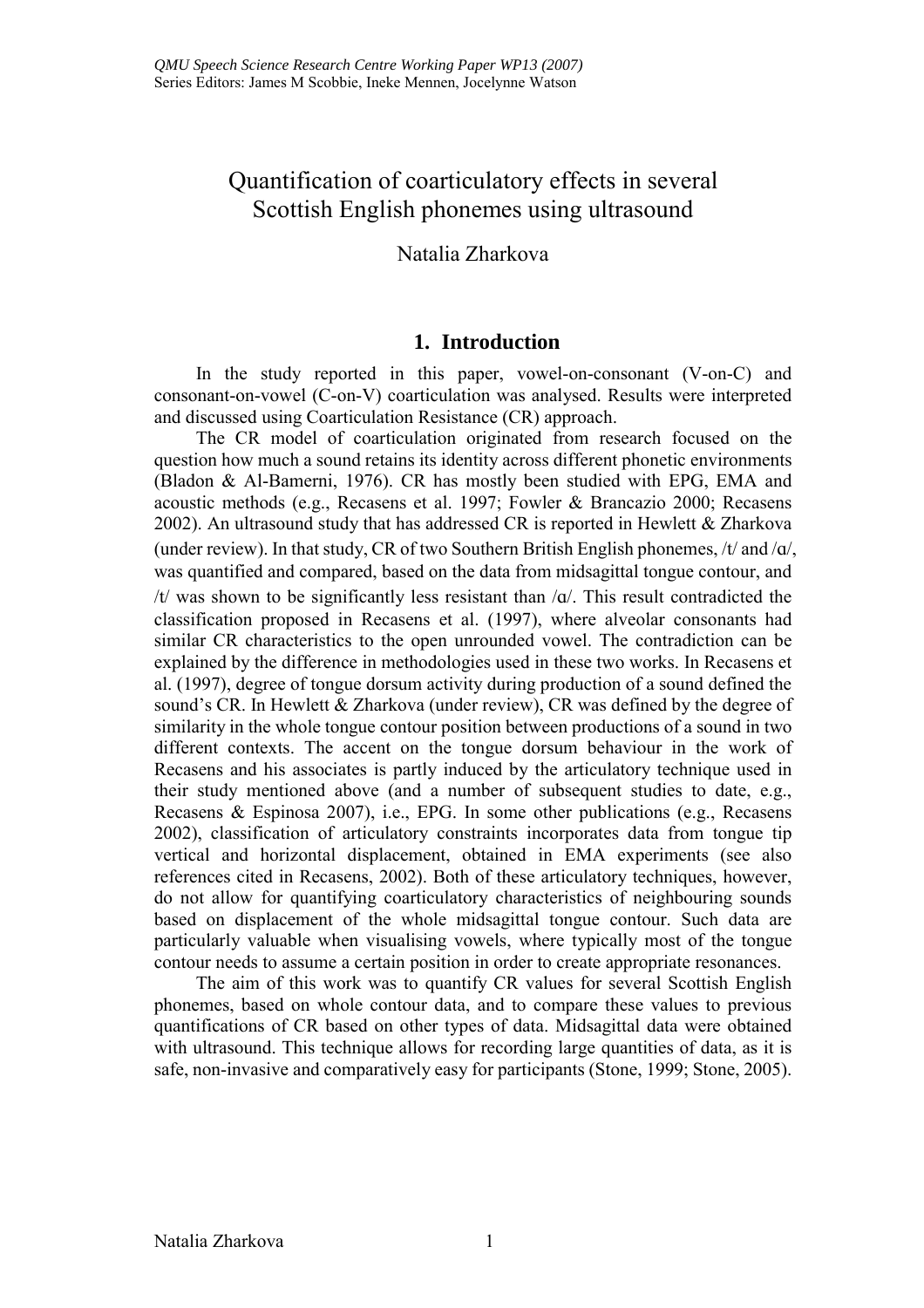## **2. Method**

## *2.1. Data collection*

The two subjects were adult female speakers of Standard Scottish English. The data were  $/C_1V_1\#C_1V_1$  sequences from real sentences, with the consonants /p, f, t, s, k, l, r/ and the vowels  $\alpha$ , i/ (where  $\#$  is a word boundary), in the following sentences:

After that, Pa passed it on to Peter. His brother P peeped through the hole. Last month, Mr Fah fasted for two weeks. Today Mr Phee feels all right. The head teacher Mrs Tah tasked Teigh to wipe the blackboard. Peter's buddy Teigh teased Peter. After that, Mr Sah sat down and started reading. Promptly, Mr C seized his scissors. Noticing that, Dr Kah cast an angry look at the boys. My brother Keigh keeps his secrets. After dinner, Mr Lah lasted for an hour, and then fell asleep. His sister Leigh leads the group. After breakfast, Master Ra raps on the window. In the morning, Mr Ree reads a newspaper.

The target sequence consisted of the vowel and the consonant separated by the word boundary (underlined in the orthographic version above; henceforth referred to as "VC"). The left context for the target vowel and the right context for the target consonant were chosen to ensure that the target phonemes were minimally affected by any segmental context other than the two surrounding phonemes. Grammatical structure of the sentences was constructed in order to ensure a similar quality of the two vowels surrounding the target consonant. Five tokens of each sentence were collected. The total number of tokens of the VC sequences recorded was therefore 140 (14 sentences x 5 repetitions x 2 subjects).

The participants were given a printout of the sentences for some pre-recording practice. During the recording, the subjects read the sentences as they appeared, one by one, on the computer screen in front of them. The sentences were presented in random order. The subjects were asked to produce the sentences at a comfortable speaking rate.

Synchronised ultrasound and acoustic data were collected using the Queen Margaret University ultrasound system (Zharkova, 2007). The hardware consisted of a Concept M6 Digital Ultrasonic Diagnostic Imaging System and an electronic endocavity transducer type 65EC10EA, with a sector of 120 degrees. The transducer frequency employed in this study was 6.5 MHz. Scanning was performed at a frame rate of 24 frames per second. More technical details on the frame rate can be found in Hewlett & Zharkova (under review); an ultrasound system which will have a much higher frame rate is currently under development (Wrench, 2007). A helmet, with the transducer attached, was used for immobilising the head in relation to the ultrasound transducer (Vazquez Alvarez & Hewlett, 2007). The software used for data recording and analysis was the programme "Articulate Assistant Advanced" Version 2.05, developed by Articulate Instruments. The acoustic signal was recorded using an Audiotechnica ATM10a microphone. All the recordings were made in a sound-treated studio. The ultrasound scanner and the computer running the software were located in an adjacent room, to reduce background noise on the acoustic recording.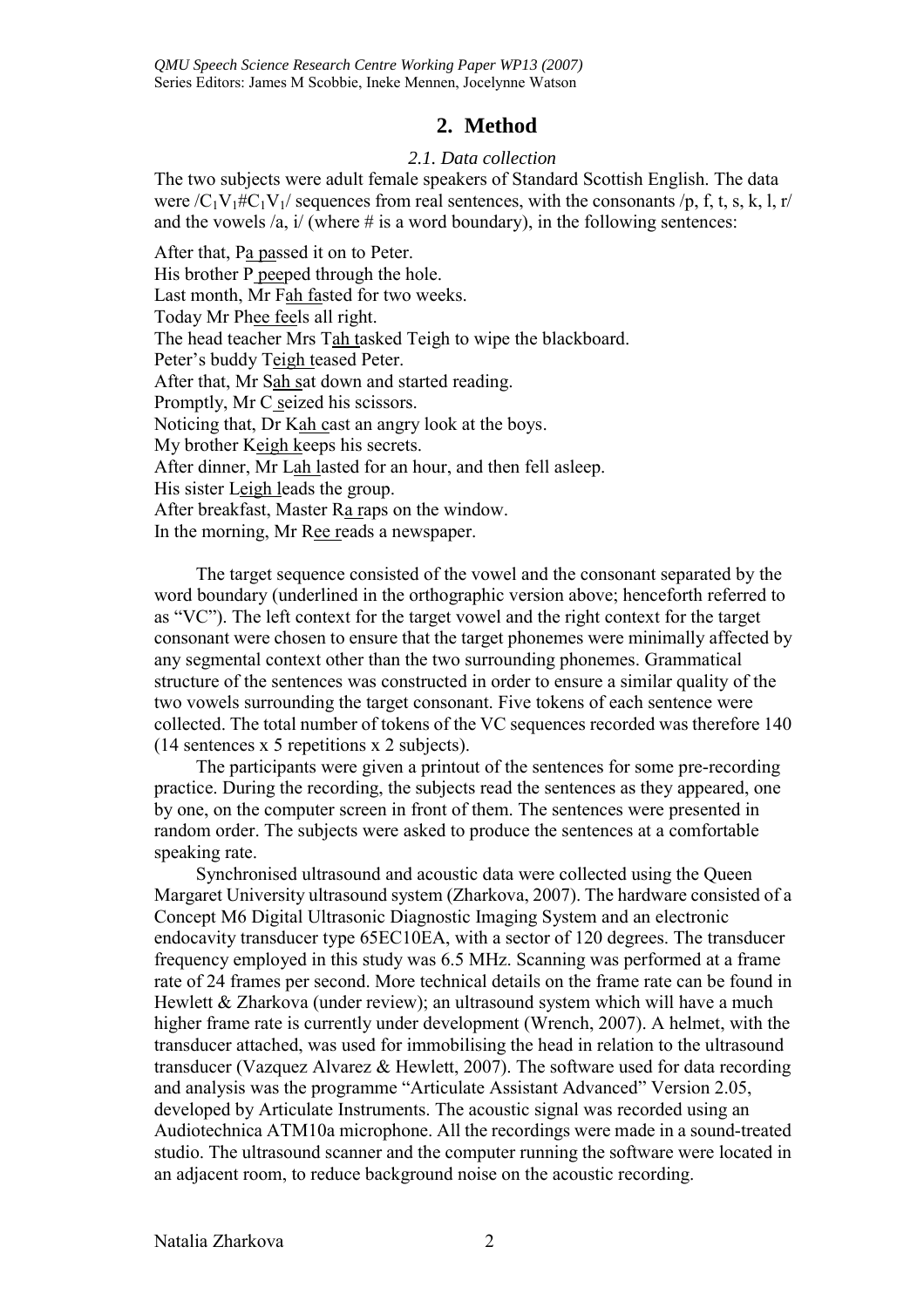## *2.2. Analysis*

## *2.2.1. Frame selection and spline fitting*

Two frames were selected from each VC sequence, one from the middle of the vowel and one from the middle of the consonant (for the stops, the frame was selected at the middle of the closure). For each frame, a cubic spline was manually fitted to the tongue surface contour, as follows. A gridline consisting of 42 lines was superimposed on the ultrasound screen. The researcher defined each spline interactively on the screen, by specifying positions of the knots located at the intersection of the gridlines and the tongue contour. Fig. 1 shows the ultrasound frame corresponding to the middle of /s/ in a token of /is/, with the grid superimposed on the tongue contour (on the left), and with the spline fitted to the tongue surface contour (on the right).



Fig. 1. Ultrasound frame at the middle of /s/ in a token of /is/, produced by the subject S1. On the left: the grid is superimposed on the tongue contour. On the right: the cubic spline (orange) is fitted to the tongue surface contour. The ruler on the ultrasound screen is in cm. The tongue tip is on the right.

Within the Articulate Assistant Advanced software, each spline was defined in terms of xy values, for storage in a text file. The mean number of xy values per spline was 85, ranging from 66 to 104. The Euclidean distance between pairs of adjacent data points ranged from 0.5 mm to 6.1 mm, with the mean of 1 mm.

## *2.2.2. Comparison of curve sets*

Each text file was imported into Matlab for plotting and analysis. All the curves in a set were reduced to the same number of points. The curve having the smallest number of points was selected, and all the remaining curves were reduced, starting with the point having the smallest x value (corresponding to the posterior end of the tongue).

Tongue curve comparison was carried out using the technique introduced in Hewlett & Zharkova (under review), which involves calculating mean nearest neighbour distances between curves. A detailed description of the technique can be found in Hewlett & Zharkova (under review). Henceforth, the word "distance" will be used to signify the mean nearest neighbour distance between a pair of curves.

The presence of a V-on-C effect or a C-on-V effect was signified by a significant difference between across-environment distance and within-environment distances, calculated as follows. Across-environment distance (for example, the distance between /s/ in / $\alpha$ s/ and /s/ in /is/) was calculated by taking each one of the curves for the phoneme in one environment and measuring its distance from each of the curves,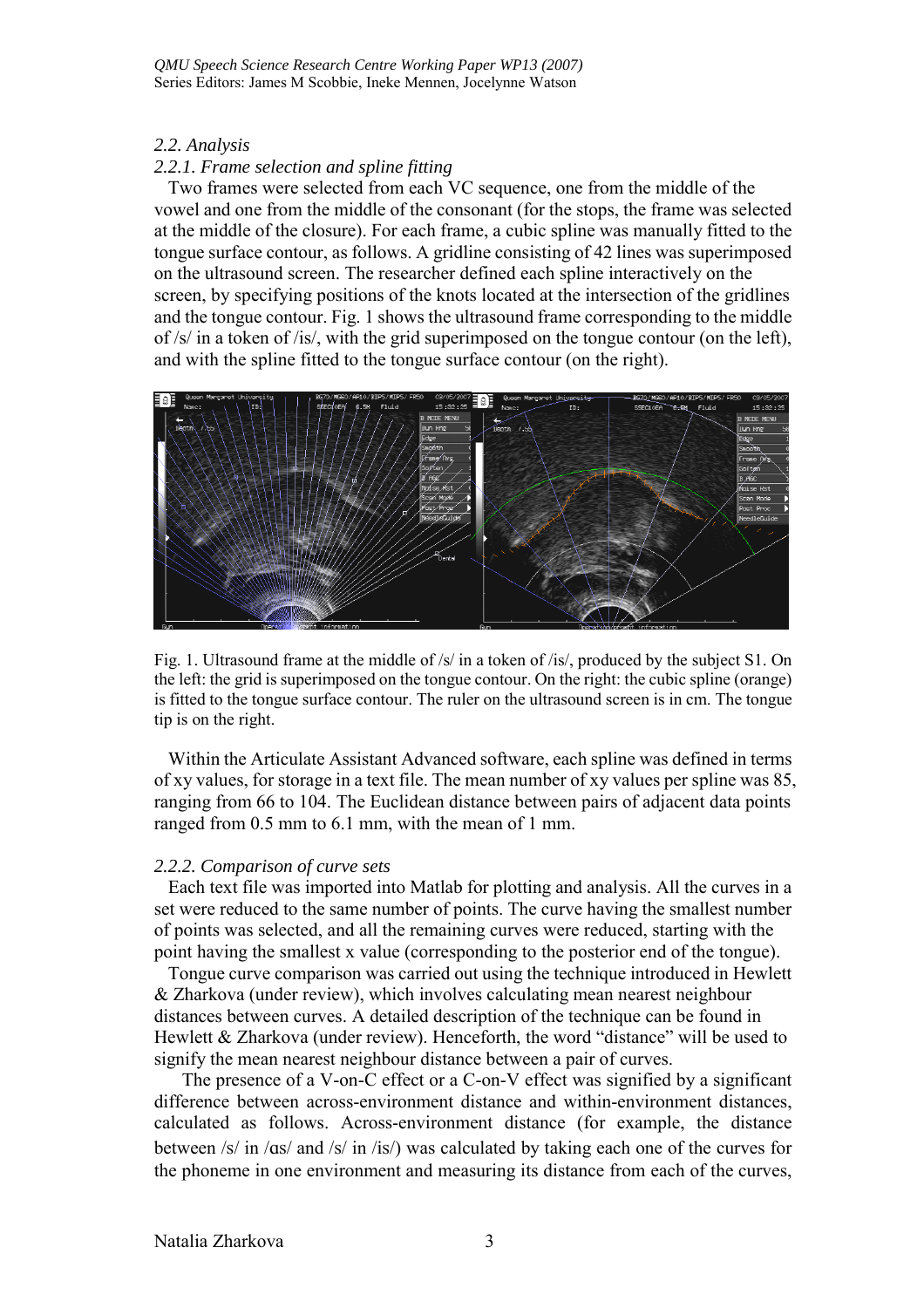in turn, of that phoneme in the other environment (25 distances in all). Within-environment distance (for example, the distance between each one of the five curves of  $\frac{s}{\sin \alpha}$  in  $\frac{s}{\cos \alpha}$  and each of the other four curves) was calculated by taking each one of the curves for the phoneme in one environment and measuring its distance from each of the curves, in turn, of the other tokens of the phoneme in that same environment (ten distances in all). For ascertaining the significance level of a difference between across-environment distance and within-environment distance, the set of across-environment distances (25 values) was compared with each set of within-environment distances (10 values). One-way Univariate ANOVAs were conducted in SPSS, separately for each subject. The Tukey HSD Post Hoc test was applied when the assumption of equal variances of the dependent variable was not violated. The Games-Howell Post Hoc test was applied when the assumption of equal variances of the dependent variable was violated. For a diference to be deemed significant, a probability of less than 0.05 was required in the Post Hoc test between the across-environment distances and each of the within-environment distances; and absence of a significant difference was required between the two within-environment distances.

Comparison of the curves for the consonant in the context of two vowels provided a measure of V-on-C effect. Comparison of the curves for the vowel in the context of each pair of consonants provided a measure of C-on-V effect. All calculations were carried out separately for each subject. Seven different consonants in the context of two vowels were analysed to check for the presence of the V-on-C effect. Each of the two vowels in the context of each of the 21 pairs of consonants was analysed to check for the presence of the C-on-V effect.

The across-environment distance for a consonant in the context of two vowels was deemed to represent the size of the V-on-C effect, and the across-environment distance for a vowel in the context of a pair of consonants was deemed to represent the size of the C-on-V effect. In the event of a presence of effect, individual consonants were compared to each other according to the size of the V-on-C effect, and vowels in the context of different pairs of consonants were compared to each other according to the size of the C-on-V effect. This was achieved by means of a Univariate ANOVA with a Games-Howell Post-Hoc test, separately for each subject. The V-on-C effect was compared with the C-on-V effect, separately for each subject, by means of a Univariate ANOVA including pairwise comparisons with Bonferroni adjustment.

#### *2.2.3. Measurement of coarticulation resistance*

Coarticulation resistance was measured for the consonants and the vowels, using the formula:

$$
CR_R = \frac{(P - R_P) + (Q - R_Q)}{P - Q}
$$

In the formula, R is the phoneme being measured for CR, P and Q are the phonemes providing the alternative conditioning environments,  $R<sub>P</sub>$  is R in the environment of P and  $R<sub>O</sub>$  is R in the environment of O. The numerator quantifies the distance between the phoneme being measured for CR and its two conditioning environments. The denominator is the distance between the two conditioning environments. Therefore, this measure of CR quantifies how much the tongue contour of the phoneme in question deviates from the two conditioning environments. Theoretically, a phoneme would have a zero CR if its tongue contour was absolutely identical to the tongue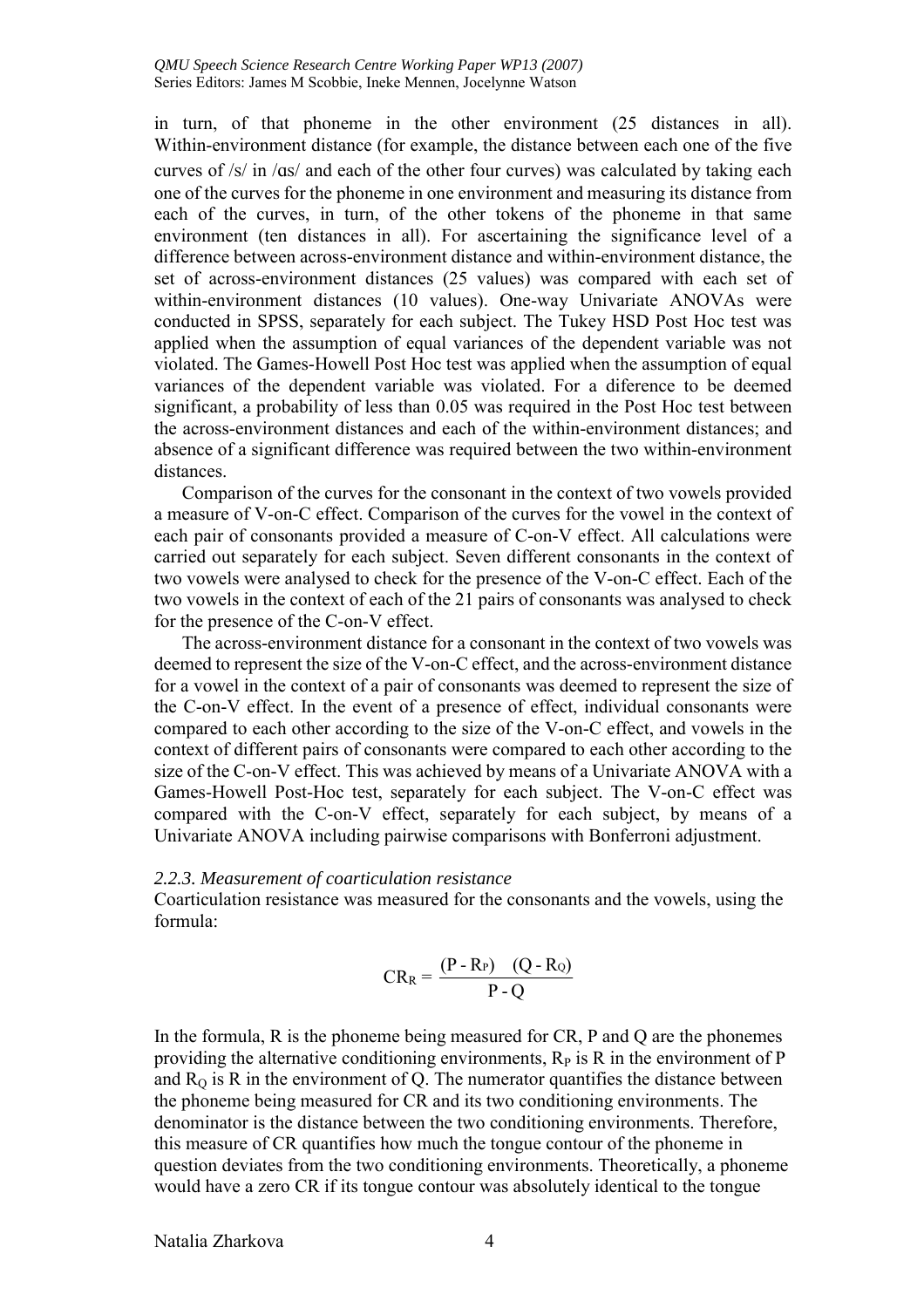contours of both adjacent sounds. The other end of the CR scale is partly defined by how close to each other are the contours of the two context sounds. In the case of conditioning sounds having a very similar place and manner of articulation (e.g., /s/ and /z/), the distance in the denominator of the formula would be very small. However, due to variability in articulations across repetitions, in reality the tongue contour of the two conditioning sounds would never be zero; hence, the resistance of a speech sound could never be infinite.

This formula was applied separately for each subject. CR was calculated for each consonant in two vowel environments. CR values of individual consonants were compared by a Univariate ANOVA with a Games-Howell Post-Hoc test, separately for each subject. For each vowel, CR was measured separately in each of the 21 pairs of consonant environments. Vowels in the context of different pairs of consonants were compared to each other according to their CR value, by a Univariate ANOVA with a Games-Howell Post-Hoc test, separately for each subject. CR values for consonants and vowels were compared using a Univariate ANOVA including pairwise comparisons with Bonferroni adjustment.

## **3. Results**

#### *3.1. Consonants*

*3.1.1. V-on-C effect* 

Fig. 2 shows tongue contour outlines for each of the seven consonants in two contrasting vocalic contexts, separately for each subject.

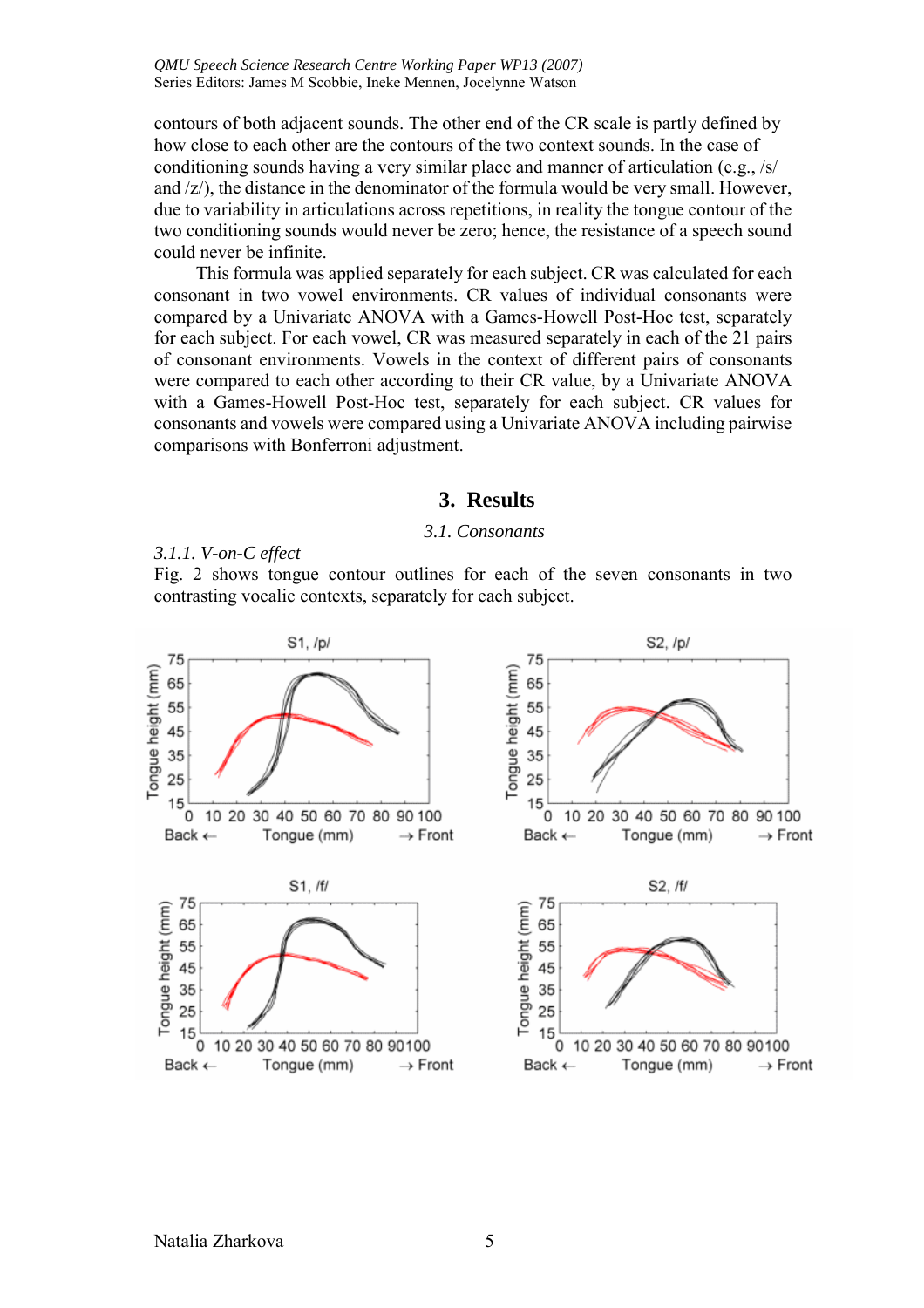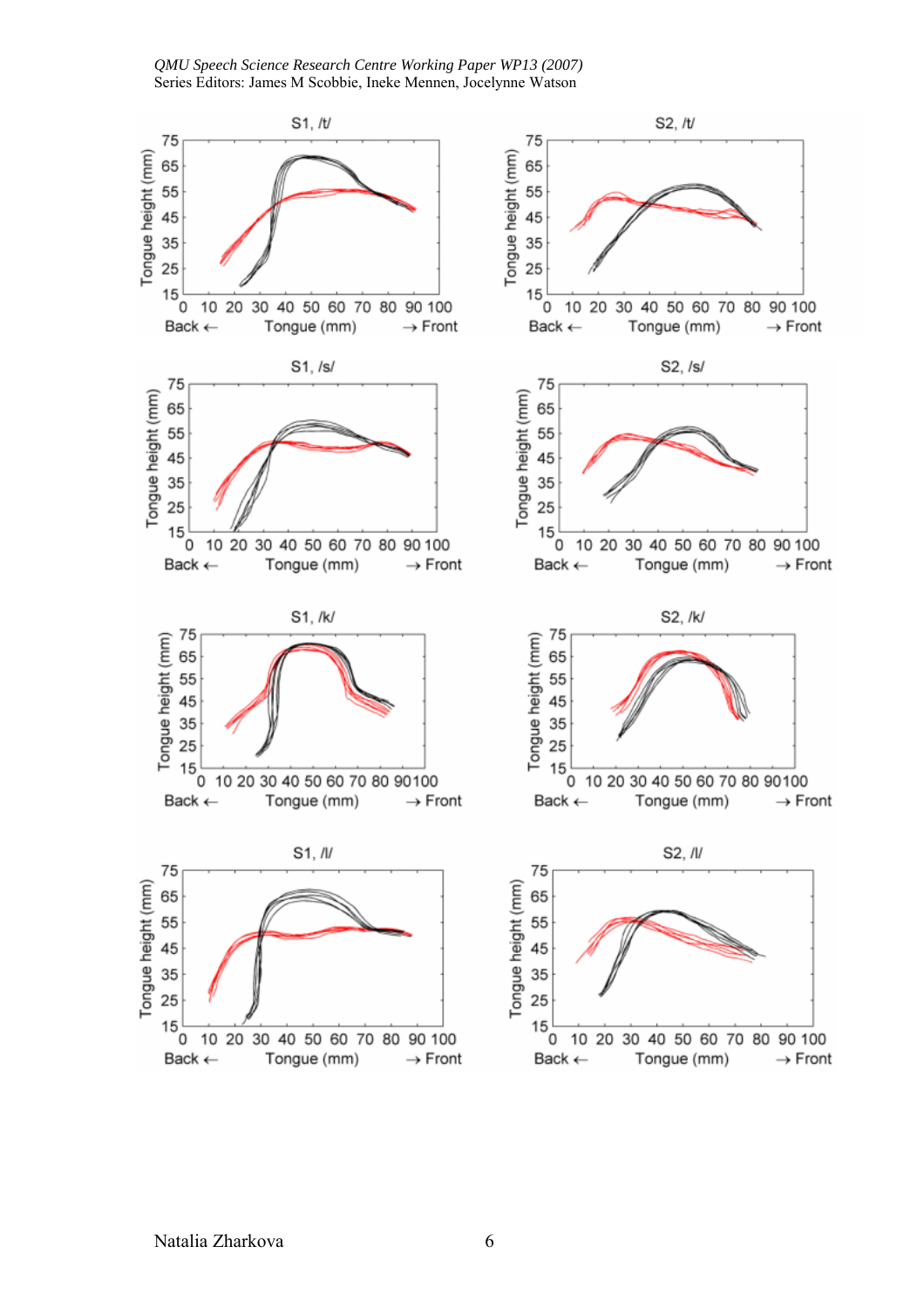

Fig. 2. Tongue contour outlines for the consonants in two contrasting vocalic contexts, separately for each subject. Red lines – consonant curve in the context of  $\alpha$ , black lines – consonant curve in the context of /i/.

In Table I, there are mean across-environment distances for all consonants (i.e., sizes of the V-on-C effect). For each consonant, for each subject separately, ANOVA results showed that there was a significant V-on-C effect (statistical figures are also presented in Table I). For S1, Games-Howell Post-Hoc tests showed that for each consonant the across-environment distance was significantly greater than both within-environment distances, at the 0.001 level, while there was no significant difference between two within-context distances. There were similar results for S2, produced by Tukey HSD Post-Hoc tests for /l/ and /r/, and by Games-Howell Post-Hoc tests for all other consonants.

| Consonant | S <sub>1</sub> |         | S <sub>2</sub> |         |  |  |  |
|-----------|----------------|---------|----------------|---------|--|--|--|
|           | Effect size    | F       | Effect size    |         |  |  |  |
|           | 13.38          | 5304.61 | 9.29           | 905.50  |  |  |  |
| /f/       | 12.64          | 5187.34 | 8.98           | 1787.00 |  |  |  |
| /t/       | 7.61           | 1433.47 | 7.75           | 2679.26 |  |  |  |
| 's/       | 6.74           | 353.66  | 7.40           | 1229.10 |  |  |  |
| /k/       | 6.19           | 203.03  | 4.68           | 183.13  |  |  |  |
|           | 9.27           | 1024.08 | 6.96           | 335.67  |  |  |  |
| $\eta'$   | 10.93          | 3025.01 | 7.50           | 1699.55 |  |  |  |

Table I. Mean across-environment distances (i.e., V-on-C effect sizes) for consonants in two subjects, in mm. *F* values from ANOVA results are also presented  $(df=2$  and  $p < 0.001$  in all cases).

ANOVA demonstrated a significant difference in effect size among consonants for both subjects, at the 0.001 level (S1: *F* = 423.61, *df* = 6; S2: *F* = 148.79, *df* = 6). The Post-Hoc test for S1 showed that all consonants were significantly different from each other in V-on-C effect size (at the 0.001 level), except the pairs  $\frac{s}{-t}$  and  $\frac{s}{-k}$ . For S2, the Post-Hoc test showed no significant differences in the pairs  $/p/-/f'$ ,  $/t/-/r'$  and  $/t/-$  /s/; the consonants /s/, /l/ and /r/ did not significantly differ from each other; there were significant differences between all other pairs of consonants, at the 0.001 level (except 0.01 level for the pair  $/t/-/1/$ ).

#### *3.1.2. Measuring CR in consonants*

Table II contains CR values for each consonant in the two vowel environments, as well as all the constituents of the CR formula.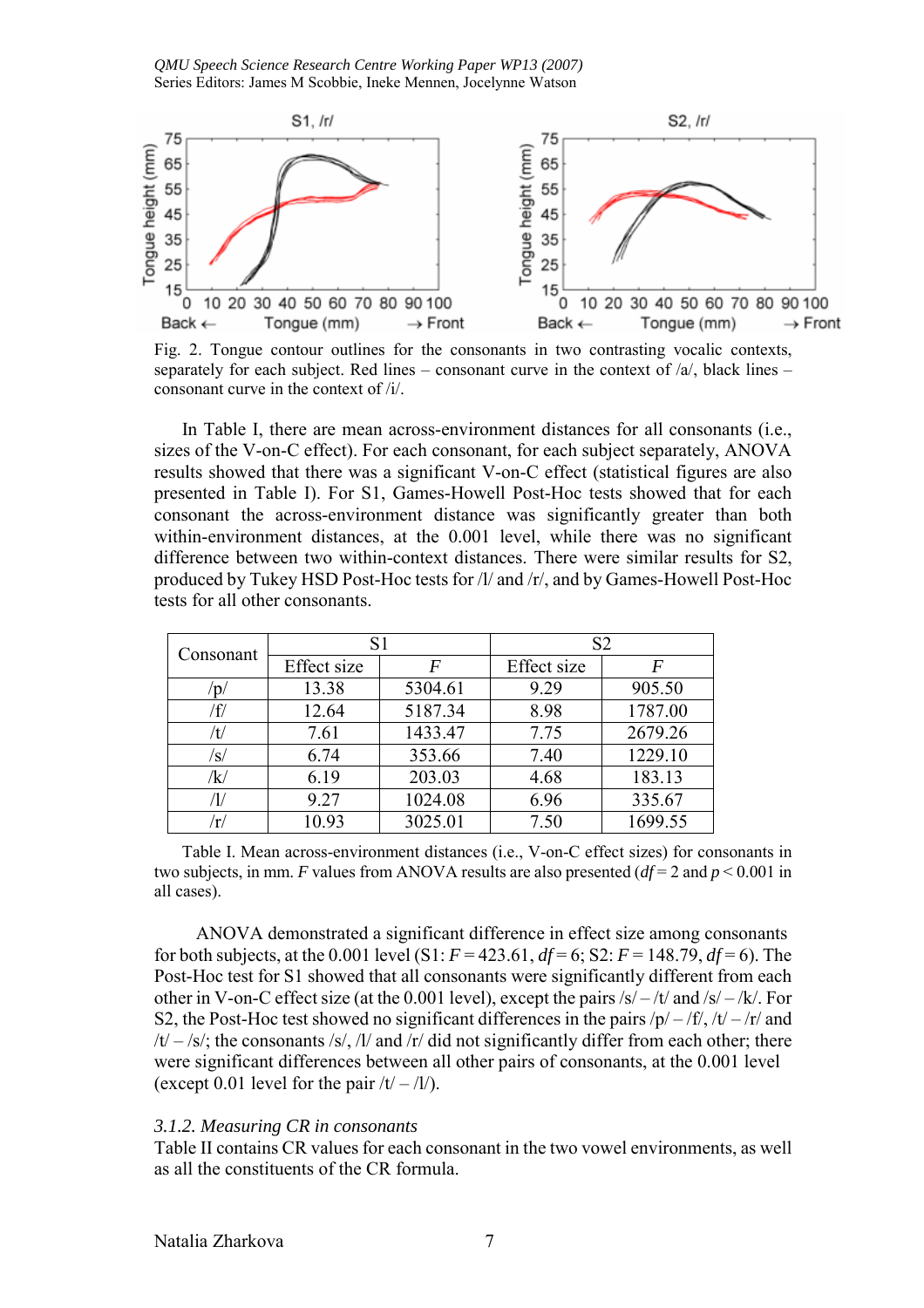|           |             | S <sub>1</sub> |           |      | S <sub>2</sub> |          |         |      |  |  |
|-----------|-------------|----------------|-----------|------|----------------|----------|---------|------|--|--|
| Consonant | $\alpha$ -C | $/i$ /-C       | $/a/-/i/$ | CR   | $/a$ -C        | $/i$ /-C | /a/-/i/ | CR   |  |  |
| /p/       | 0.72        | 1.00           | 14.01     | 0.12 | 1.23           | 2.78     | 11.33   | 0.35 |  |  |
| /f/       | 0.86        | 1.81           | 14.03     | 0.19 | 1.46           | 2.90     | 12.19   | 0.36 |  |  |
| /t/       | 5.62        | 2.09           | 12.92     | 0.60 | 3.34           | 3.75     | 12.00   | 0.59 |  |  |
| /s/       | 2.68        | 5.77           | 13.05     | 0.65 | 1.40           | 4.61     | 11.44   | 0.53 |  |  |
| /k/       | 5.37        | 2.30           | 11.50     | 0.67 | 6.91           | 3.79     | 11.68   | 0.92 |  |  |
| $\eta/$   | 3.60        | 2.95           | 13.09     | 0.50 | 1.54           | 4.61     | 10.49   | 0.59 |  |  |
| /r/       | 2.97        | 1.36           | 13.19     | 0.33 | 2.09           | 3.58     | 11.60   | 0.49 |  |  |

Table II. CR values for consonants in two subjects (in bold). The table also contains the values included in the formula for calculating CR:  $/a$ -C – the distance between the vowel  $/a$  and the consonant in its context;  $/i$ -C – the distance between the vowel  $/i$  and the consonant in its context;  $\frac{a}{-i}$  – the distance between the two conditioning vowels.

The table shows that the CR values in consonants range from 0.12 to 0.92. The average CR value for consonants is 0.44 in S1, and 0.55 in S2. The consonants are ranged, according to their CR value (in increasing order), as follows: in S1,  $/p$ , f, r, l, t, s, k/; in S2, /p, f, r, s, l, t, k/. The average CR value for the consonants, across subjects, is 0.49.

ANOVA results show that there is a significant difference in CR among the consonants, at the 0.001 level, for both subjects. The Games-Howell Post-Hoc test conducted for S1 demonstrates that all consonants are significantly different from each other, except the pair /s/-/k/ and the pair /s/-/t/. The Games-Howell Post-Hoc test conducted for S2 shows that all consonants differ significantly from each other, except the pairs  $/p/-/f/$ ,  $/s/-/r/$ ,  $/s/-/l/$  and  $/t/-/l/$ .

#### *3.2. Vowels*

#### *3.2.1. C-on-V effect*

Fig. 3 shows tongue contour outlines for the vowel and the adjacent consonant, for all 14 different VC types, separately for each subject. For the reasons of space, it is not possible to reproduce 42 graphs with two vowel curves in the context of each consonant pair.

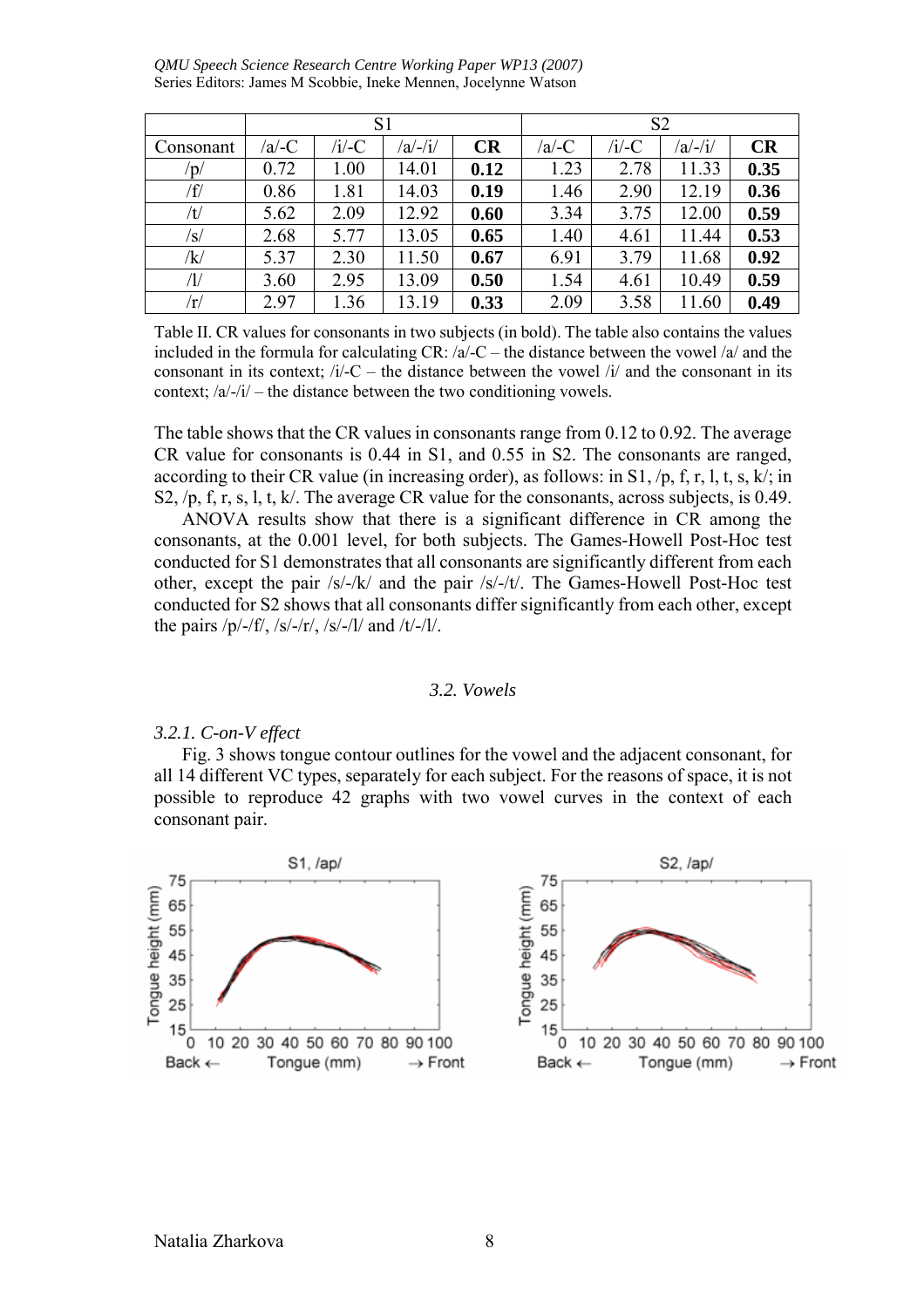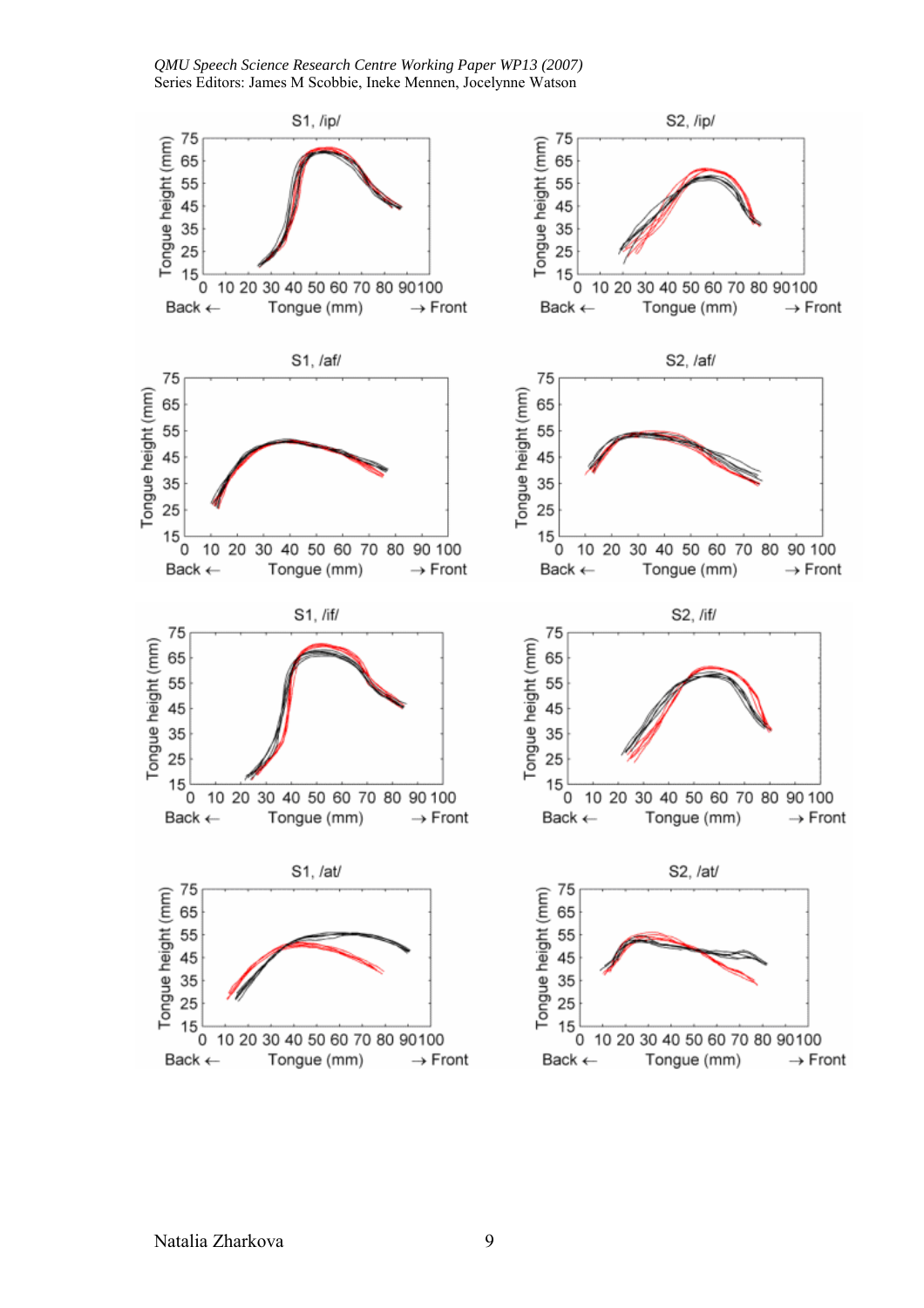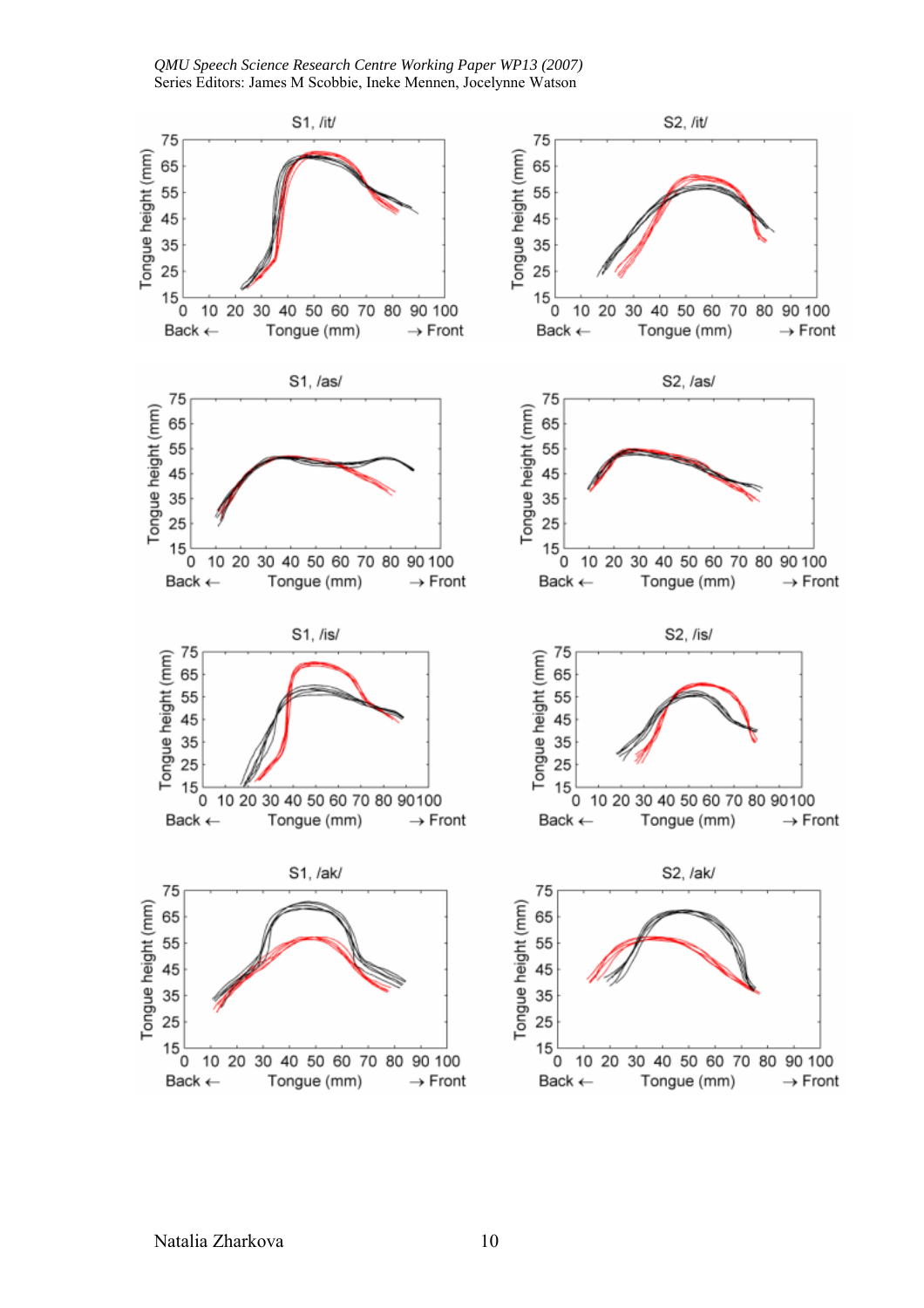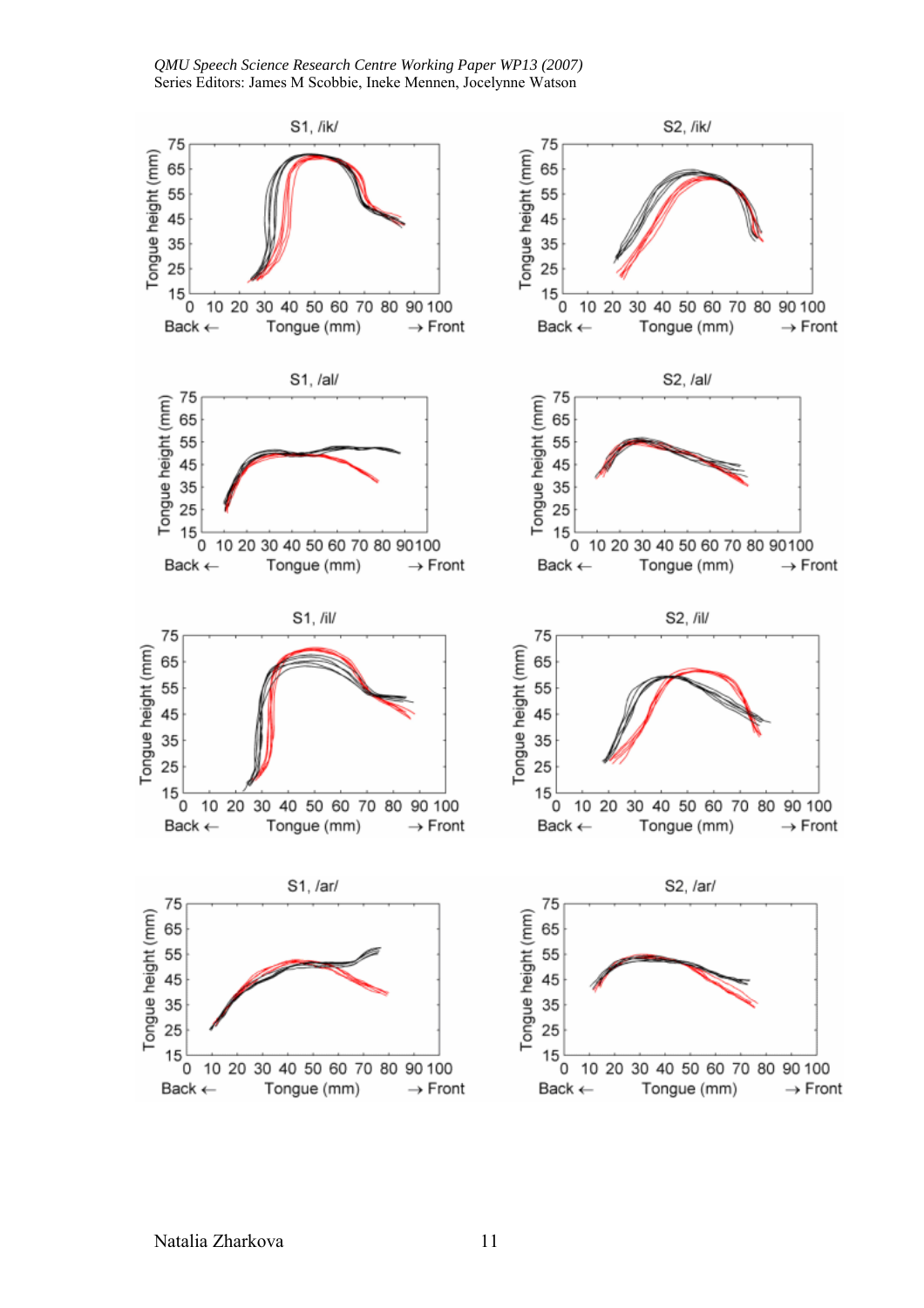

Fig. 3. Tongue contour outlines for the vowel and the adjacent consonant, for 14 VC types, separately for each subject. Red lines – the vowel, black lines – the consonant.

In Table III, there are mean across-environment distances for the two vowels in all pairs of consonant contexts (i.e., sizes of the C-on-V effect). ANOVA results are also presented in this table.

|                  | In the context of $/a/$ |          |          |                        |                  |          |      | In the context of $/i/$ |             |                |                  |          |  |  |
|------------------|-------------------------|----------|----------|------------------------|------------------|----------|------|-------------------------|-------------|----------------|------------------|----------|--|--|
|                  | S1                      |          |          |                        | S <sub>2</sub>   |          |      | S1                      |             | S <sub>2</sub> |                  |          |  |  |
|                  | Size                    | $\cal F$ | $\alpha$ | Size                   | $\boldsymbol{F}$ | $\alpha$ | Size | $\cal F$                |             | Size           | $\boldsymbol{F}$ | $\alpha$ |  |  |
| $/p - f/$        | 0.94                    | 13.21    | 0.01     | N/E                    |                  |          |      | N/E                     |             |                | N/E              |          |  |  |
| $/p-t/$          | 1.32                    | 29.60    | 0.001    | N/E                    |                  |          | 1.27 | 20.36                   | 0.001       | N/E            |                  |          |  |  |
| $/f-t/$          | 1.23                    | 25.43    | 0.001    |                        | N/E              |          |      | N/E                     |             | N/E            |                  |          |  |  |
| $/p - s/$        | 1.10                    | 28.33    | 0.001    |                        | N/E              |          | 1.56 | 37.71                   | 0.001       |                | N/E              |          |  |  |
| $/f - s/$        | 1.24                    | 27.36    | 0.001    | 1.20                   | 5.99<br>0.05     |          | 1.09 | 11.47                   | 0.001       | 1.11           | 8.74             | 0.01     |  |  |
| $/t - s/$        | 1.16                    | 16.13    | 0.01     |                        | N/E              |          | 1.00 | 4.23                    | 0.05        |                | N/E              |          |  |  |
| $/p - k/$        | 2.23                    | 218.41   | 0.001    | 2.25<br>43.46<br>0.001 |                  |          | 1.70 | 18.52                   | 0.05<br>N/E |                |                  |          |  |  |
| $/f - k/$        | 2.56                    | 323.86   | 0.001    | 2.53                   | 65.40            | 0.001    | N/E  |                         |             | N/E            |                  |          |  |  |
| $/t - k/$        | 2.42                    | 201.47   | 0.001    | 2.47<br>0.001<br>74.63 |                  |          | N/E  |                         |             | N/E            |                  |          |  |  |
| $\sqrt{s-k/2}$   | 2.52                    | 374.95   | 0.001    | 1.95                   | 0.001<br>34.18   |          | N/E  |                         |             | 1.28           | 13.94            | 0.05     |  |  |
| $/p - l/$        | 1.57                    | 125.34   | 0.001    | 1.73                   | 14.66            | 0.05     | 2.61 | 164.43                  | 0.001       | 2.50           | 49.04            | 0.001    |  |  |
| $/f - l$         | 1.20                    | 46.06    | 0.001    | 1.86                   | 71.22            | 0.001    | 2.05 | 97.28                   | 0.001       | 2.56           | 119.33           | 0.001    |  |  |
| $/t - 1/$        | 1.36                    | 42.71    | 0.001    | 1.55                   | 17.94            | 0.001    | 1.90 | 59.16                   | 0.001       | 2.26           | 59.41            | 0.001    |  |  |
| $\sqrt{s} - 1$ / | 1.20                    | 40.18    | 0.001    |                        | N/E              |          | 1.46 | 40.57                   | 0.001       | 2.18           | 93.62            | 0.001    |  |  |
| $/k - 1/$        | 3.06                    | 487.04   | 0.001    | 1.98                   | 37.37            | 0.001    | 1.93 | 29.76                   | 0.001       | 2.46           | 55.81            | 0.001    |  |  |
| $/p - r/$        | 1.20                    | 10.46    | 0.05     |                        | N/E              |          | 2.29 | 60.17                   | 0.001       | N/E            |                  |          |  |  |
| $/f-r/$          | 1.45                    | 18.31    | 0.001    | N/E                    |                  |          | 1.92 | 100.03                  | 0.001       | 1.75           | 16.10            | 0.01     |  |  |
| $/t - r/$        |                         | N/E      |          | N/E                    |                  |          | 1.88 | 128.54                  | 0.001       | 1.80           | 13.81            | 0.01     |  |  |
| $\sqrt{s-r/2}$   | 1.15                    | 11.94    | 0.05     | N/E                    |                  |          | 1.80 | 92.22                   | 0.001       | 1.98           | 31.17            | 0.001    |  |  |
| $/k - r/$        | 2.07                    | 138.14   | 0.001    | 2.27                   | 53.93            | 0.001    | 2.41 | 81.78                   | 0.001       | 1.85           | 14.81            | 0.01     |  |  |
| $/1 - r/$        | 1.73                    | 52.47    | 0.001    | 1.40                   | 17.35            | 0.001    | 3.04 | 350.09                  | 0.001       | 2.12           | 41.48            | 0.001    |  |  |

Table III. Mean across-environment distances (i.e., C-on-V effect sizes) for vowels in two subjects, in mm, separately for each pair of consonant contexts (column "Size"). *F* values from ANOVA results are also presented. The *df* value equals 2 in each case. "α" signifies "significance level". "N/E" signifies "no effect".

Table III shows that in some consonant environments, especially those including labial consonants, the C-on-V effect was significant only on the 0.01 or 0.05 level, and sometimes not present at all. There was a significant C-on-V effect for the vowel /a/ in the subject S1, in all pairs of consonant environments, except  $/t - r/$ . In S2, consonant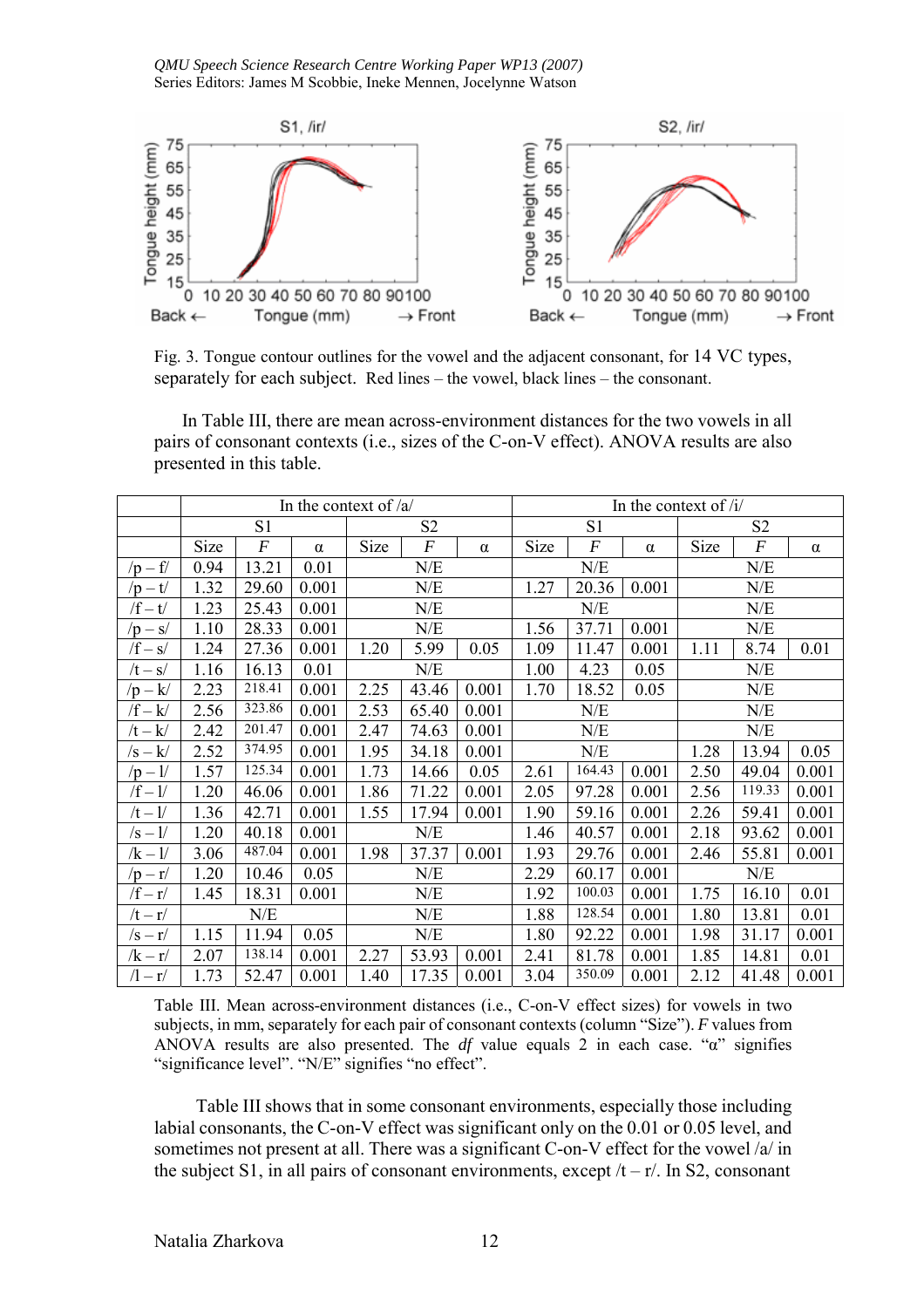pairs involving labial phonemes tended to have no significant effect on /a/; also, the pair  $/t - s$  produced no significant effect on /a/. All consonant pairs including /k/ had a significant effect on /a/ in S2. Except for the pair  $(1 - s)$ , all consonant pairs including  $\frac{1}{4}$  also had a significant effect on  $\frac{1}{4}$  in S2. For the vowel  $\frac{1}{1}$  in S1, the pairs  $\frac{1}{p} - f$  and  $/f - t/d$  did not have a significant effect on the vowel. Also, three consonant pairs involving /k/  $((f - k)/(t - k)/(s - k))$  did not significantly affect the vowel /i/. In S2, most consonant pairs including /p/ did not significantly affect /i/. Every consonant pair including /l/ significantly affected the vowel /i/. There was no significant effect on the vowel from the pairs  $/f - t/$ ,  $/t - s/$ ,  $/f - k/$  and  $/t - k/$ .

For /a/ in S1, ANOVA demonstrated a significant difference in effect size between pairs of consonants, at the 0.001 level (S1:  $F = 108.53$ ,  $df = 19$ ). Table III shows that the greatest effect sizes on the vowel /a/ in S1 were in the case of consonant pairs including the consonant /k/. The Post-Hoc test for S1 showed that effect sizes of all consonant pairs including the consonant /k/ were significantly different from effect sizes of all other consonant pairs, at the 0.001 level (except the pairs  $/k/$  –  $/r/$  and  $/l$  – /r/, which were different from each other on the 0.01 level). Consonant pairs including labials, as well as pairs of alveolar consonants tended to group together and to exhibit no significant differences in effect sizes. For /i/ in S1, ANOVA demonstrated a significant difference in effect size between pairs of consonants, at the 0.001 level (S1:  $F = 56.64$ ,  $df = 15$ ). Consonant pairs including  $\frac{1}{a}$  and  $\frac{r}{\pi}$  had a greater effect on the vowel /i/ than other consonant pairs; the pair  $/l - /r/$  had a significantly greater effect on /i/ than every other pair of consonants, except /p/  $-$  /l/. For /a/ in S2, ANOVA demonstrated a significant difference in effect size between pairs of consonants, at the 0.001 level (S1:  $F = 23.84$ ,  $df = 10$ ). Table III shows that in S2, as well as in S1, consonant pairs including the consonant /k/ had the greatest effect on /a/. The Post-Hoc test for S2 showed that the consonant pairs with a higher effect tended to significantly differ from the consonants with a lower effect. For /i/ in S2, ANOVA demonstrated a significant difference in effect size between pairs of consonants, at the 0.001 level (S1:  $F = 24.39$ ,  $df = 11$ ). Consonant pairs including /l/ had a greater effect on the vowel /i/ than other consonant pairs; consonant pairs including /r/ followed them in effect size. All consonant pairs including /l/ were significantly different from the two consonant pairs with the smallest effect size, i.e.,  $/f - |s|$  and  $|s| - |k|$ .

C-on-V effect sizes for /a/ and /i/ were compared using a Univariate ANOVA, separately for each subject. In both subjects, the vowel  $\pi/$  was affected more than  $\pi/$ . In S1, the average size of the C-on-/a/ effect was 1.64 mm, and the average size of the C-on-/i/ effect was 1.87 mm. In S2, the average size of the C-on-/a/ effect was 1.93 mm, and the average size of the C-on-/i/ effect was 1.99 mm. In S1, the difference between /a/ and /i/ was significant ( $F = 28.60$ ,  $df = 1$ ,  $p < 0.001$ ); in S2, the difference was not significant.

## *3.2.2. Measuring CR in vowels*

Table IV contains CR values for each vowel in 21 different pairs of consonant contexts, as well as the denominator for the CR formula, i.e., the distance between the conditioning consonants. Distances between the vowel and each of the pair of consonants can be found in columns 2-3 and 6-7 of Table II, for S1 and S2, respectively.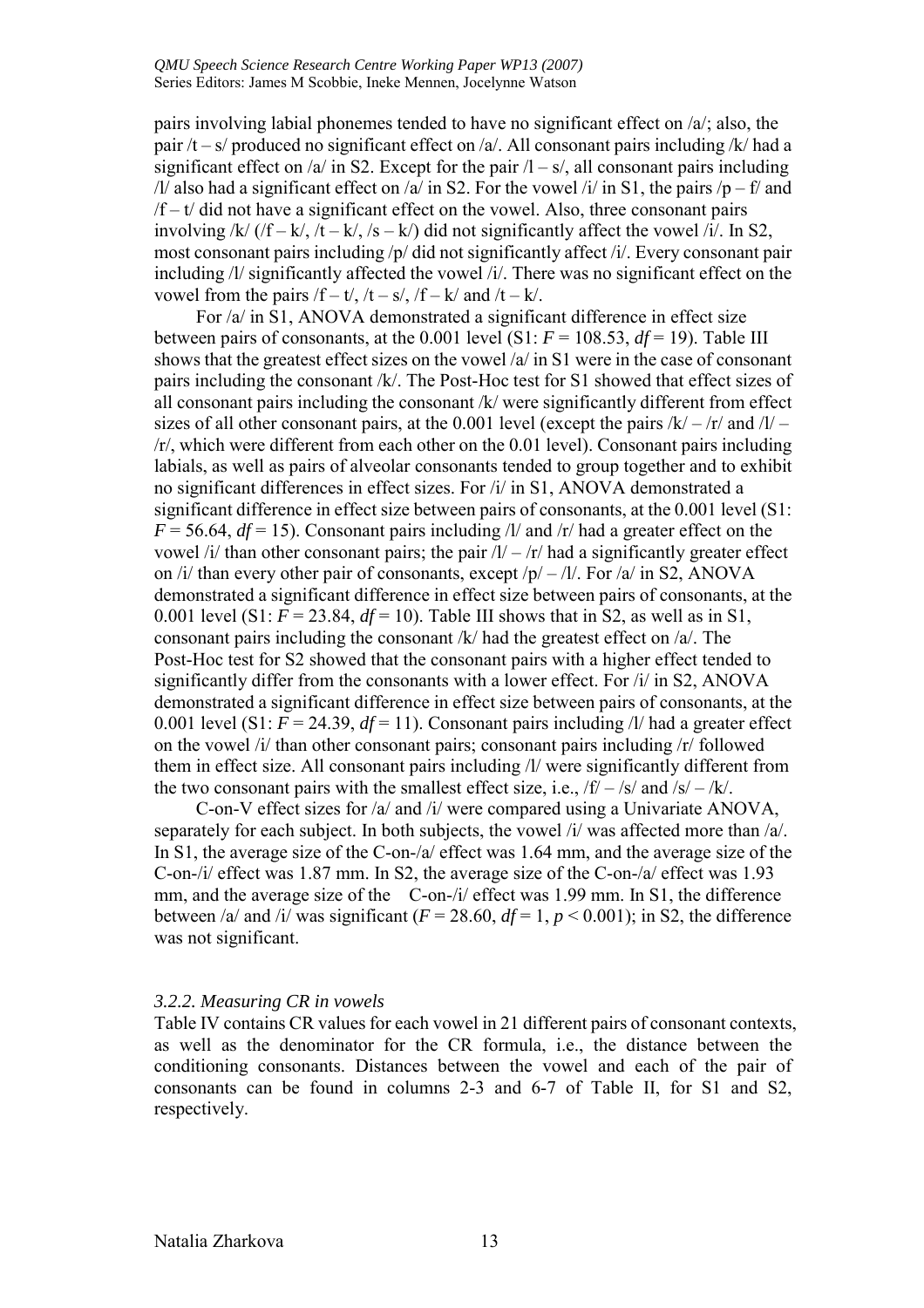| /a                  |         |           |  |                        |         |           | /i/                  |         |           |                |               |         |           |  |
|---------------------|---------|-----------|--|------------------------|---------|-----------|----------------------|---------|-----------|----------------|---------------|---------|-----------|--|
|                     | S1      |           |  | S <sub>2</sub>         |         |           | S1                   |         |           | S <sub>2</sub> |               |         |           |  |
| $\mathcal{C}$       | $C1-C2$ | <b>CR</b> |  | $\mathcal{C}$          | $C1-C2$ | <b>CR</b> | $\mathcal{C}$        | $C1-C2$ | <b>CR</b> |                | $\mathcal{C}$ | $C1-C2$ | <b>CR</b> |  |
| pk                  | 6.54    | 0.93      |  | sk                     | 8.68    | 0.96      | pr                   | 2.79    | 0.91      |                | pl            | 4.62    | 1.66      |  |
| fk                  | 6.49    | 0.96      |  | kl                     | 8.61    | 0.99      | pl                   | 4.18    | 0.97      |                | pk            | 3.99    | 1.69      |  |
| ft                  | 6.40    | 1.01      |  | fk                     | 8.29    | 1.01      | pk                   | 3.27    | 1.08      |                | fl            | 4.37    | 1.76      |  |
| $\operatorname{fr}$ | 3.76    | 1.02      |  | pk                     | 7.86    | 1.04      | kr                   | 3.30    | 1.13      |                | fk            | 3.63    | 1.94      |  |
| pr                  | 3.59    | 1.03      |  | kr                     | 8.27    | 1.09      | ps                   | 5.90    | 1.15      |                | sk            | 4.35    | 1.98      |  |
| pt                  | 6.17    | 1.03      |  | tk                     | 8.84    | 1.16      | <b>Sr</b>            | 5.95    | 1.20      |                | kl            | 4.21    | 2.03      |  |
| kr                  | 7.89    | 1.06      |  | pl                     | 1.97    | 1.48      | $\ln$                | 3.21    | 1.37      |                | kr            | 3.44    | 2.16      |  |
| pl                  | 4.08    | 1.06      |  | pt                     | 2.89    | 1.60      | sk                   | 5.61    | 1.44      |                | tk            | 3.39    | 2.27      |  |
| sk                  | 6.83    | 1.18      |  | f1                     | 1.89    | 1.72      | pt                   | 2.26    | 1.47      |                |               | 3.72    | 2.30      |  |
| fl                  | 3.76    | 1.19      |  | pr                     | 1.88    | 1.82      | fk                   | 2.73    | 1.54      |                | pr            | 2.82    | 2.45      |  |
| kl                  | 7.26    | 1.24      |  | ps                     | 1.53    | 1.84      | ts                   | 5.10    | 1.56      |                | fr            | 2.46    | 2.78      |  |
| ps                  | 2.72    | 1.26      |  | sl                     | 1.68    | 1.90      | f1                   | 2.96    | 1.62      |                | sl            | 3.12    | 3.02      |  |
| $\mathbf{fs}$       | 2.55    | 1.40      |  | $_{\rm ft}$            | 2.54    | 2.02      | kl                   | 3.27    | 1.63      |                | fs            | 2.22    | 3.07      |  |
| tk                  | 7.89    | 1.40      |  | pf                     | 1.33    | 2.13      | $\mathbf{fs}$        | 4.72    | 1.64      |                | ps            | 2.58    | 3.07      |  |
| ST                  | 3.13    | 1.84      |  | <b>Sr</b>              | 1.72    | 2.13      | tk                   | 2.72    | 1.64      |                | ft            | 2.17    | 3.13      |  |
| $t_{\rm S}$         | 4.06    | 2.08      |  | ts                     | 2.08    | 2.31      | fr                   | 1.87    | 1.72      |                | $\ln$         | 2.71    | 3.20      |  |
| pf                  | 0.79    | 2.14      |  |                        | 2.20    | 2.32      |                      | 2.82    | 1.85      |                | pt            | 2.07    | 3.57      |  |
| $\ln$               | 3.00    | 2.21      |  | $_{\rm fr}$            | 1.70    | 2.46      | pf                   | 1.61    | 1.98      |                | $\mathsf{ts}$ | 2.37    | 3.58      |  |
|                     | 3.90    | 2.39      |  | $\overline{\text{lr}}$ | 1.64    | 2.61      | $\overline{\rm s}$ l | 4.07    | 2.25      |                | <b>Sr</b>     | 2.17    | 3.93      |  |
| tr                  | 3.21    | 2.71      |  | $\mathbf{fs}$          | 1.20    | 2.66      | tr                   | 1.43    | 2.46      |                | pf            | 1.44    | 4.24      |  |
| sl                  | 1.92    | 3.33      |  | tr                     | 1.86    | 2.96      | ft                   | 1.58    | 2.50      |                | tr            | 1.57    | 4.77      |  |

Table IV. CR values for vowels in two subjects. Each of the four sets of values (S1 /a/, S2 /a/, S1 /i/ and S2 /i/) is arranged in increasing order. Homorganic consonant pairs are highlighted. The table also contains the values of the denominator for the CR formula, i.e., distances between the conditioning consonants ("C1-C2").

The table shows that the CR values in vowels range from 0.91 to 4.77. The average CR value for vowels is 1.56 in S1, and 2.30 in S2. It can be seen from the table that higher CR values in vowels are observed in the context of homorganic consonants. The average CR value for the vowels, across subjects, is 1.93. CR values of the vowels in the context of different pairs of consonants were compared to each other, and in both subjects there were significant differences, at the 0.001 level, with *df* = 20 (/a/ in S1:  $F = 178.23$ ; /a/ in S2:  $F = 21.36$ ; /i/ in S1:  $F = 33.62$ ; /i/ in S2:  $F = 31.44$ ).

CR values of /a/ and /i/ were compared using a Univariate ANOVA, separately for each subject. In both subjects, the vowel /i/ exhibited higher CR values than  $\alpha$ . In S1, the mean CR value of /a/ was 1.55 mm, and the mean CR value of /i/ was 1.58 mm. In S2, the mean CR value of /a/ was 1.82 mm, and the mean CR value of /i/ was 2.79 mm. In S1, the difference between /a/ and /i/ was not significant; in S2, this difference was significant  $(F = 232.17, df = 1, p < 0.001)$ .

#### *3.3. Comparing consonants and vowels*

In S1, the average size of the V-on-C effect was 9.54 mm, and the average size of the C-on-V effect was 1.74 mm. In S2, the average size of the V-on-C effect was 7.51 mm, and the average size of the C-on-V effect was 1.96 mm. The two effects were compared, and the difference was highly significant (S1:  $F = 5606.75$ ,  $df = 1$ ,  $p <$ 0.001; S2:  $F = 4927.02$ ,  $df = 1$ ,  $p < 0.001$ ). Pairwise comparisons with Bonferroni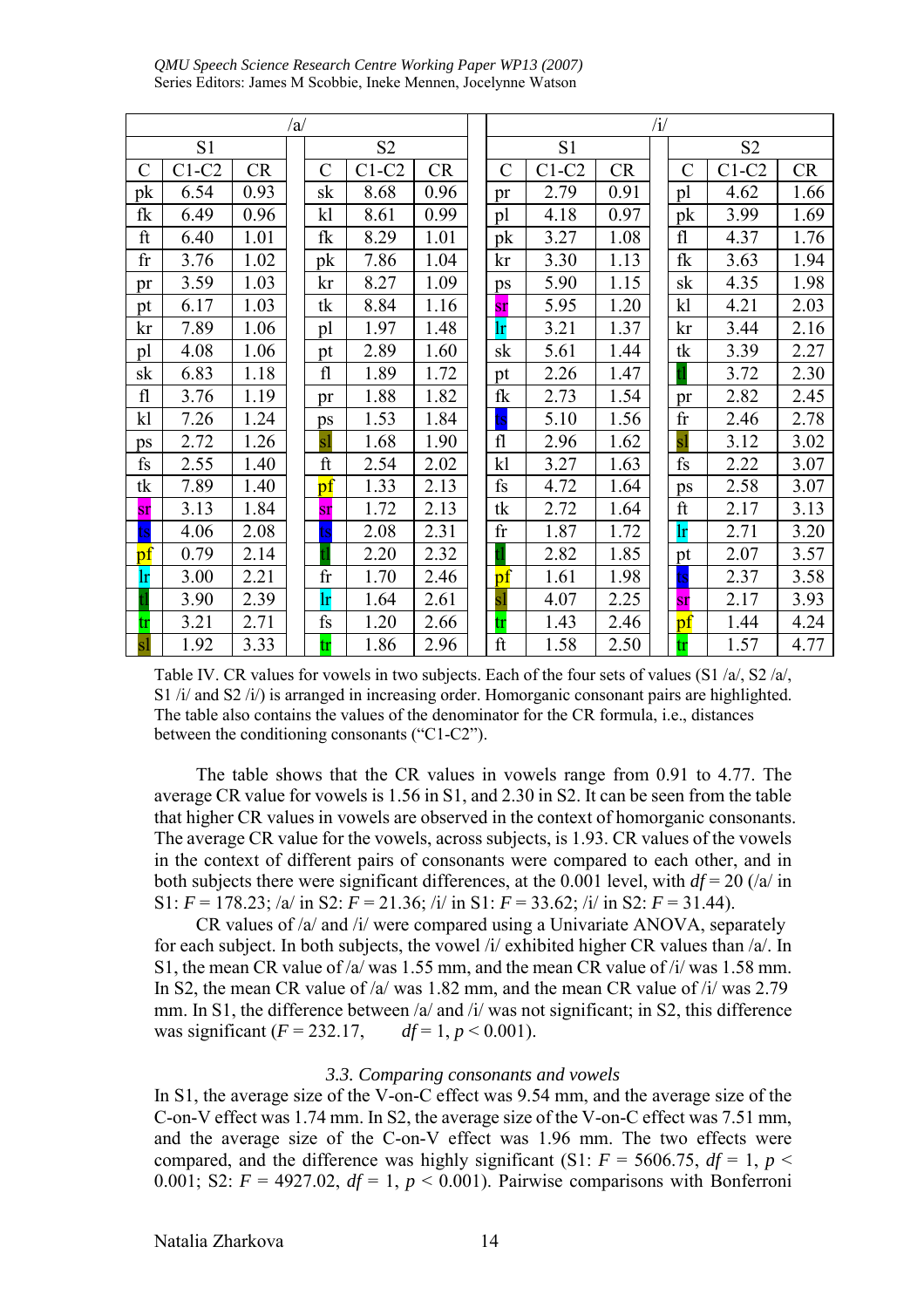adjustments showed that in both subjects the V-on-C effect was significantly greater than the C-on-V effect, at the 0.001 level.

Comparison of CR values in consonants and vowels produced significant differences (S1:  $F = 520.57$ ,  $df = 1$ ,  $p < 0.001$ ; S2:  $F = 414.43$ ,  $df = 1$ ,  $p < 0.001$ ). Pairwise comparisons with Bonferroni adjustments showed that in both subjects the CR value for vowels was significantly greater than the CR value for consonants, at the 0.001 level.

## **4. Discussion**

#### *4.1. Consonants*

Comparison of different consonants according to their CR values and to the size of the V-on-C effect showed that labial consonants were significantly less resistant to vocalic influence than lingual consonants. These findings are consistent with previous research, where lingual consonants have been found to resist to lingual coarticulation more than non-lingual consonants (e.g., EPG evidence in Recasens ,1999; EMA evidence in Fowler & Brancazio, 2000; ultrasound evidence in Zharkova, 2007).

In both subjects, /k/ experienced the smallest V-on-C effect, and it had the greatest CR value among all consonants. This result is in accordance with EPG and acoustic results presented in Recasens et al. (1997). In that study, Catalan consonant /k/, along with / $p/d$  and / $\beta$ /, was assigned the highest possible value for resistance to vocalic coarticulation. Recasens and colleagues studied anticipatory and carryover V-on-C and V-on-V effects in sequence pairs like /iCi/ - /iCa/ and /iCi/ - /aCi/. Their CR classification of velar and alveolopalatal consonants was based, for example, on the following experimental results. In the fixed /i/ context, /a/-on-C effects tended to be smaller and shorter in "consonants requiring more active tongue-dorsum control" (p. 553) than for bilabial /p/ and alveolar /n/. Another result supporting their classification was that in the fixed /a/ context, velar and alveolopalatal consonants allowed lesser vocalic coarticulation than  $/p$  and  $/n$ . Higher CR value for  $/k$  obtained in the present study and asserted in Recasens et al. (1997) does not agree with the interpretation of lingual coarticulation in velar consonants presented in Fowler & Brancazio (2000). They compared anticipatory V-on-C coarticulation in bilabial, alveolar and velar consonants, and found that velar consonants patterned with labials, in that they allowed more V-on-C coarticulaion than alveolar consonants. These results mostly came from comparing the displacement in the x dimension of a coil placed "as far back on the tongue as the subject could tolerate" (p. 8). These differences between studies are perhaps due to different angles of looking at CR. While Recasens et al. suggested that /k/ is highly resistant because it has a high tongue dorsum position and can impede cross-vocalic coarticulation, Fowler and Brancazio found velars low resistant because their tongue position in English can shift across vowel environments without perceptual damage. The present experiment, due to the fact that the whole tongue contour was analysed, produced results differing from EMA results of Fowler and Brancazio. The tongue position did indeed differ in /k/ across the two vowel environments, but considerably less than in alveolar consonants. Inertia of the tongue dorsum, the active articulator for /k/, has certainly contributed to this closeness in the consonant tongue contour across the two vocalic contexts. A speculation point arising from these discrepancies in interpretations of CR is that there are different angles to CR, and provided there is no confusion in terminology, studies conducted at these different angles can provide useful complementary data.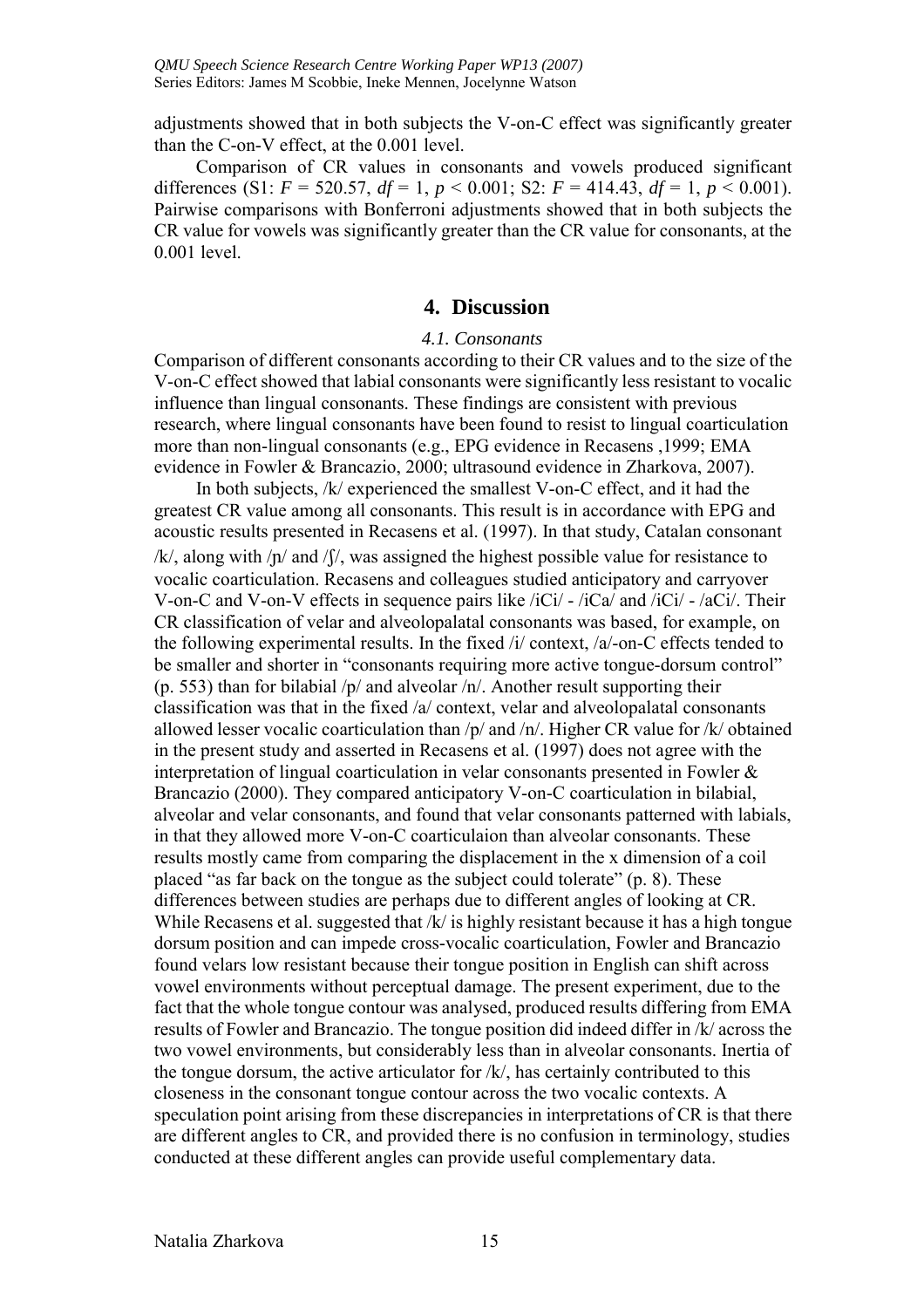Other lingual consonants in the present experiment exhibited intermediate (between labials and /k/) degrees of CR. This result is in agreement with the Recasens' classification based on degree of tongue dorsum activation during a sound's production. It should be noted that in Recasens et al.'s experiment, the consonant /s/ displayed a higher CR than other alveolar consonants. A substantial /s/-on-/i/ effect in tongue dorsum lowering was interpreted by Recasens et al. to suggest that manner of articulation may cause an increase in CR value of a phoneme. Some data on /s/ being opposed to other alveolar consonants is presented in Mooshammer et al. (2007). In their work, tongue tip and jaw movements in /aCa/ sequences were studied with EMA, and it was shown that in all alveolar consonants except /s/, a low tongue tip position accompanied a low jaw position; /s/, on the opposite, had a low tongue tip position, but a relatively high jaw position. In our results, /s/ was highly resistant in one subject, while in the other subject /s/ patterned with other alveolar consonants. These findings do not allow us to conclude that manner of articulation in /s/ necessarily causes it to have a higher resistance to lingual coarticulation.

#### *4.2. Vowels. CR of a phoneme across various contexts.*

CR values for the two vowels, unlike consonants, were quantified in many pairs of segmental context. Therefore, the results of these calculations give evidence about how much a given sound resists coarticulatory influence of various environments. As shown in Section 3.2, in both subjects consonant pairs including /k/ had the greatest effect on the vowel /a/, and consonant pairs including /l/ had the greatest effect on the vowel /i/. The data on vowel-consonant distances presented in Section 3.1 show that /a/-/k/ and /i/-/l/ distances were very large, compared to most other consonants. So we could suggest at this point that the greater the distance between two adjacent sounds, the more they can influence each other. However, /a/-/t/ and /i/-/s/ distances were also very large, but these consonants paired with other consonants did not contribute as much to the size of effect on the vowel as  $/k/$  and  $1/$  on  $\alpha/$  and  $\beta/$ , respectively. This means that there is another factor contributing to the degree of segments' resistance to lingual coarticulation. As our results suggest, this factor is the distance between the conditioning environments. Analysis of the CR values of the two vowels demonstrated that the vowels resisted most to homorganic consonant pairs. This suggests that if the conditioning sounds are close to each other in lingual position, then the target phoneme has more chances of retaining its lingual position identity across these two contexts. The structure of the formula introduced in this article also highlights the fact that the distance between two neighbouring phonemes is a factor contributing to the degree of resistance of both these phonemes to each other. Gathering more midsagittal tongue contour data on the relation of adjacent phonemes (not necessarily VC sequences) would allow us to obtain more information on mutual resistance of various combinations of phonemes.

A question may arise about the rationale for using a special formula for measuring CR, if there is an apparently more direct measure of coarticulation, i.e., the V-on-C and C-on-V effect size. The answer is that measuring simply the effect size is not sufficient for cross-speaker comparison and generalisations, because the size of effect is reported in millimetres. The CR value, on the opposite, is a ratio. So quantifications based on CR values can be applied to speakers with varying shapes and sizes of the vocal tract, such as children and/or clinical populations.

There is some evidence in our data, though not very strong, suggesting that the vowel /i/ is more resistant to the consonantal influence than /a/. In both subjects, C-on-V effects were larger for  $\alpha$  (significant only in S1), and the vowel  $\alpha$  had higher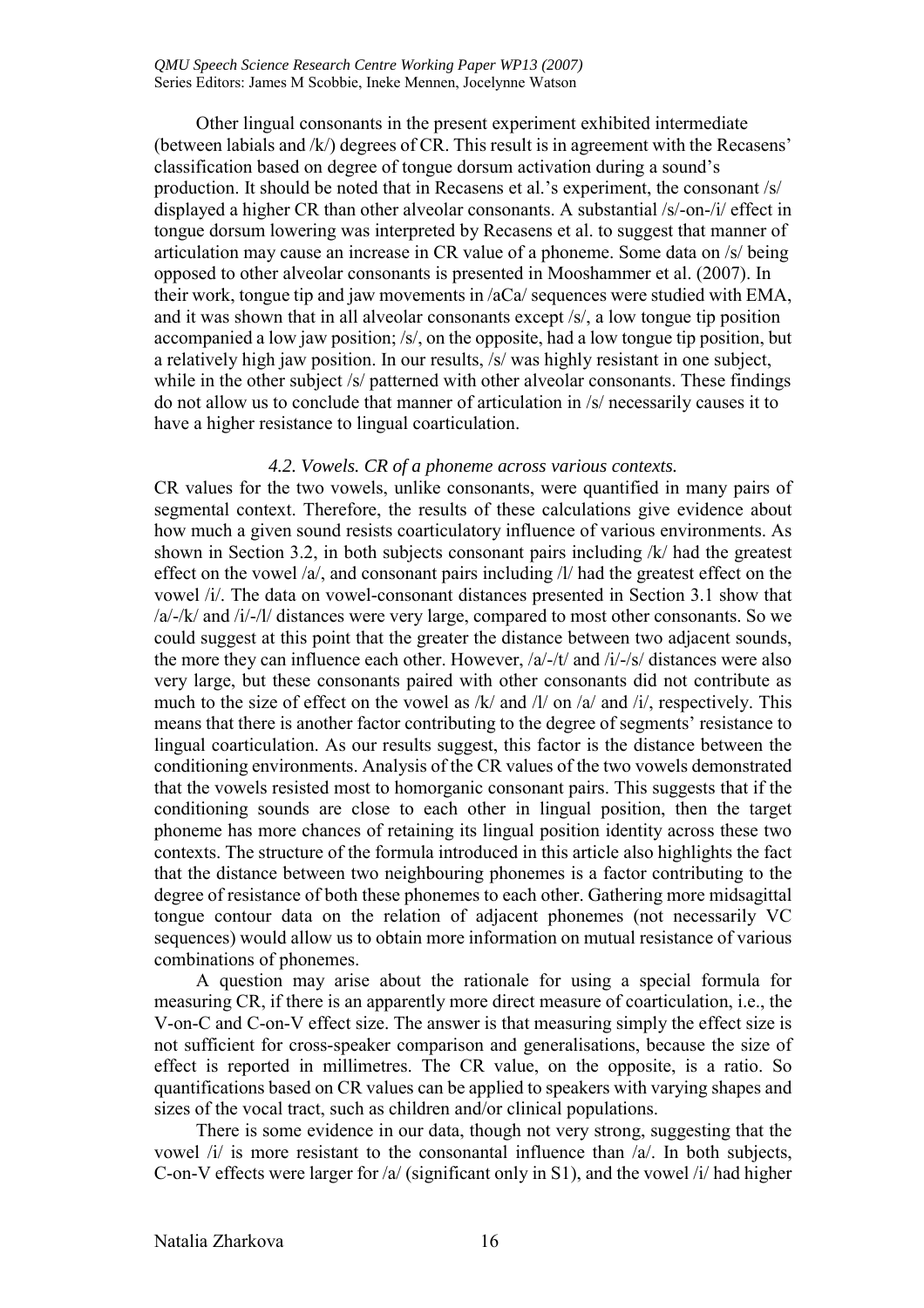CR values (significant only in S2). Also, the vowel /i/, unlike /a/, was highly resistant not only to pairs of homorganic consonants, but also to pairs of non-homorganic consonants, more so in S1.

## *4.3. Comparing consonants and vowels*

Results presented in Section 3.3 show that the V-on-C effect was nearly five times greater than the C-on-V effect. Besides, unlike the V-on-C effect, the C-on-V effect was sometimes observed at higher significant levels, and in 30% of the cases the C-on-V effect did not occur at all. CR values of vowels were approximately four times greater than CR values of consonants.

A greater vocalic influence on consonants than consonantal influence on vowels is in accordance with Hewlett & Zharkova (under review), where the V-on-C effect for the consonant /t/ was found to be approximately 3 times greater than the C-on-V effect for the vowel  $/a$ . To compare this experiment's results with our previous study more directly, we can look specifically at the segments that were studied in Hewlett  $\&$ Zharkova (under review): namely, /t/ in the context of /i/ and / $a$ /, and / $a$ / in the context of /t/ and /k/. In this study, the V-on-/t/ effect was 7.61 mm for S1 and 7.75 mm for S2; the effect of the consonant pair /t/-/k/ on /a/ was 2.42 mm for S1 and 2.47 for S2. The ratio of the V-on-C to the C-on-V effect for each subject is 3.14. This accords very well with Hewlett and Zharkova's results. Slight differences may be explained by the fact that the present study focused on the Standard Scottish English, while Hewlett & Zharkova (under review) analysed data from Southern British English speakers.

It can be argued that the data for the whole tongue contour are not relevant for representing CR characteristics of lingual consonants, which have only a localised constraint on tongue position. However, these data allow for visualising and quantifying a difference in lingual coarticulation between vowels and consonants. The data of this kind can be used in order to approach the question of quantification of lingual consonants' CR based on the constrained tongue region. The data reported in this study do not suggest an easy answer to this question, because ultrasound does not normally provide information on individual flesh points, thus making it impossible to select regions on the tongue curve based on the tongue's physical characteristics (cf. e.g. Shawker et al., 1985, for imaging flesh points using ultrasound). Recent studies of lingual coarticulation using articulatory techniques do not suggest practical ways of calculating degree of resistance to lingual coarticulation based on the data from constrained tongue regions (e.g., Gordon et al., 2007; Iskarous, 2007). Ultrasound data synchronised with EMA data would be useful for quantifying CR of lingual consonants from selected regions of the tongue contour, when such a system becomes available.

Our findings about the difference between V-on-C and C-on-V effect sizes partly confirm the results presented in Keating et al. (1994), where measurements of jaw height were taken, and vowels were shown to exhibit a significant effect on consonants, but the C-on-V effect had only a trend towards significance. The results of this experiment suggest that consonants have a significantly greater succeptibility to segmental lingual coarticulation than vowels. In this experiment, prosodic factors were not used as an independent variable for measuring segmental coarticulation, unlike in Keating et al. (1994). An interesting question for a follow-up study is whether an ultrasound experiment on lingual coarticulation would yield results comparable to Keating et al.'s jaw data – namely, whether in varying prosodic conditions vowels would exhibit more variability of lingual position than consonants.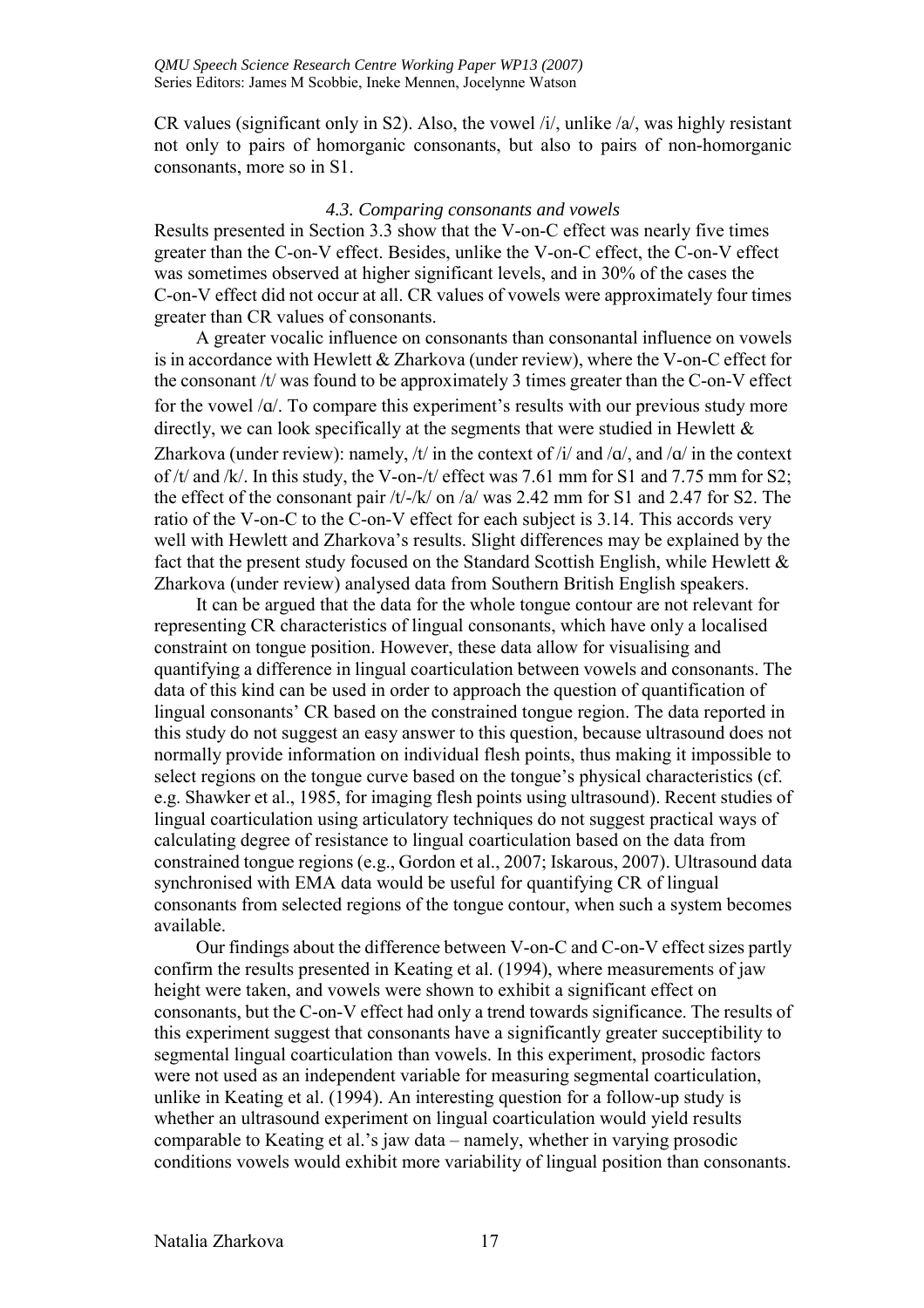## **5. Acknowledgements**

The formula for measuring coarticulation resistance used in this study was modified from the formula suggested by Nigel Hewlett for quantifying coarticulation using midsagittal tongue contours. Thanks to Alan Wrench for help with the ultrasound analysis software, to Steve Cowen for technical support, and to the audience at Ultrafest 2007 for comments. This work was supported by an ESRC postdoctoral fellowship, number PTA-026-27-1268.

## **6. References**

Bladon, R. A. W. & Al-Bamerni, A. (1976). Coarticulation resistance in English /l/. *Journal of Phonetics*, **4**, 137-150.

Fowler, C. A. & Brancazio, L. (2000). Coarticulation resistance of American consonants and its effects on transconsonantal vowel-to-vowel coarticulation. *Language and Speech*, **43**, 1-41.

Gordon, M., Kennedy, R., Archangeli, D. & Baker, A. Distributed effects in coarticulation: an ultrasound study. [Oral presentation at Ultrafest IV, Department of Linguistics, New York University, New York, USA, 28-29 September 2007.]

Hewlett, N. & Zharkova, N. (under review). An ultrasound study of coarticulation resistance of English /t/ and /a/. *Journal of Phonetics*.

Iskarous, K. (2007). Tongue movement variability in task and non-task locations. [Oral presentation at Haskins Internal Workshop: Speech Production / Motor Control Group, Haskins Laboratories, New Haven, CT, USA, 4 October 2007.]

Mooshammer, C., Hoole, P. & Geumann, A. (2007). Jaw and order. *Language and Speech*, 50, 145-176.

Recasens, D. (1999). Lingual coarticulation. In W. Hardcastle & N. Hewlett (Eds), *Coarticulation: Theory, Data and Techniques*. Cambridge: Cambridge University Press. 80-104.

Recasens, D. (2002). An EMA study of VCV coarticulatory direction. *Journal of the Acoustical Society of America*, 111, 2828-2841.

Recasens, D. & Espinosa, A. (2007). Phonetic typology and positional allophones for alveolar rhotics in Catalan. *Phonetica*, 64, 1-28.

Recasens, D., Pallarès, M. D. & Fontdevila, J. (1997). A model of lingual coarticulation based on articulatory constraints. *Journal of the Acoustical Society of America*, 102, 544-561.

Shawker, T. H., Stone, M. & Sonies, B. C. (1985). Tongue pellet tracking by ultrasound: development of a reverberation pellet. *Journal of Phonetics*, **13**, 135-146.

Stone, M. (2005). A guide to analyzing tongue motion from ultrasound images. *Clinical Linguistics and Phonetics*, **19**, 455-502.